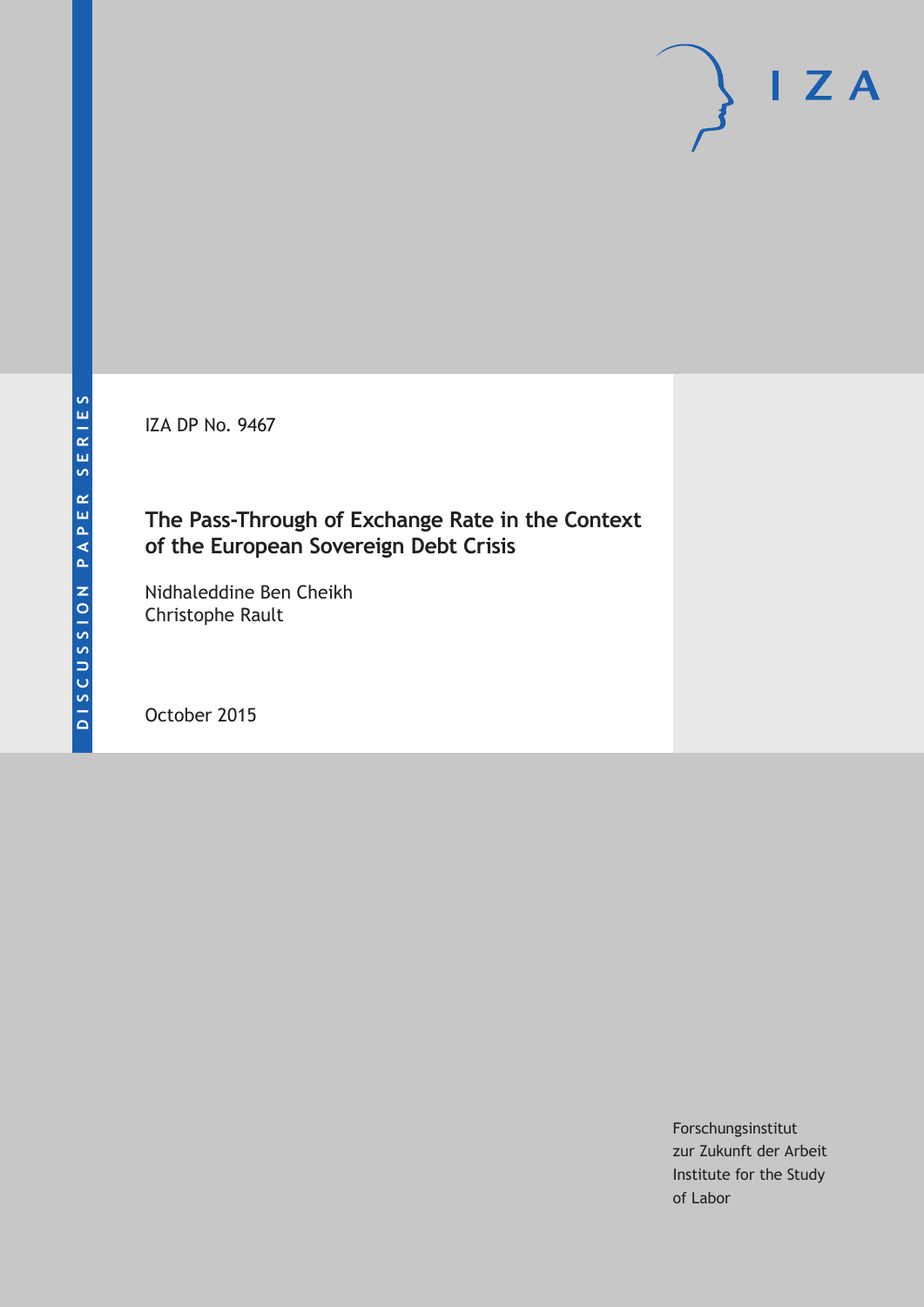# **The Pass-Through of Exchange Rate in the Context of the European Sovereign Debt Crisis**

## **Nidhaleddine Ben Cheikh**

*ESSCA School of Management* 

### **Christophe Rault**

*University of Orleans (CNRS, LEO, UMR 7322) and IZA* 

> Discussion Paper No. 9467 October 2015

> > IZA

P.O. Box 7240 53072 Bonn **Germany** 

Phone: +49-228-3894-0 Fax: +49-228-3894-180 E-mail: iza@iza.org

Any opinions expressed here are those of the author(s) and not those of IZA. Research published in this series may include views on policy, but the institute itself takes no institutional policy positions. The IZA research network is committed to the IZA Guiding Principles of Research Integrity.

The Institute for the Study of Labor (IZA) in Bonn is a local and virtual international research center and a place of communication between science, politics and business. IZA is an independent nonprofit organization supported by Deutsche Post Foundation. The center is associated with the University of Bonn and offers a stimulating research environment through its international network, workshops and conferences, data service, project support, research visits and doctoral program. IZA engages in (i) original and internationally competitive research in all fields of labor economics, (ii) development of policy concepts, and (iii) dissemination of research results and concepts to the interested public.

IZA Discussion Papers often represent preliminary work and are circulated to encourage discussion. Citation of such a paper should account for its provisional character. A revised version may be available directly from the author.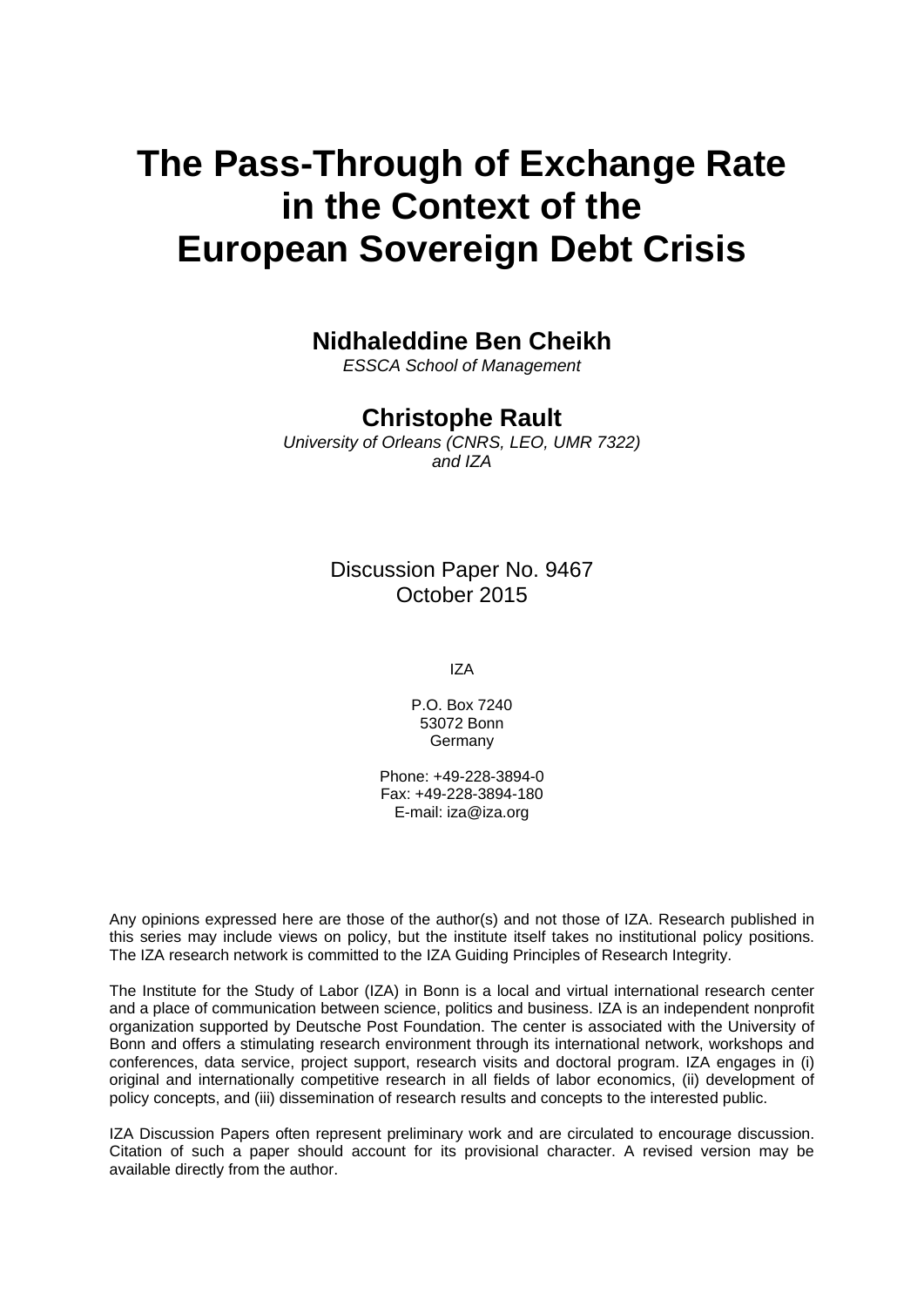IZA Discussion Paper No. 9467 October 2015

# **ABSTRACT**

# **The Pass-Through of Exchange Rate in the Context of the European Sovereign Debt Crisis**

This paper investigates whether exchange rate pass-through (ERPT) into import prices is a nonlinear phenomenon for five heavily indebted Euro area countries, namely the so-called GIIPS group (Greece, Ireland, Italy, Portugal, and Spain). Using logistic smooth transition models, we explore the existence of nonlinearity with respect to sovereign bond yield spreads (versus the German bund) as an indicator of confidence crisis/macroeconomic instability. Our results provide strong evidence that the extent of ERPT is higher in periods of macroeconomic distress, i.e. when sovereign bond yield spreads exceed a given threshold. For almost all the GIIPS countries, we reveal that the increase in macroeconomic instability and the loss of confidence during the recent sovereign debt crisis has entailed higher sensitivity of import prices to exchange rate movements. For instance, the rate of passthrough in Greece is equal to 0.66% when the yield differential is below 2.13%, but beyond this threshold level, the sensitivity of import prices becomes higher and reaches full ERPT. Our findings raise the serious question of whether the exchange rate could be an effective tool to boost the trade balance and prevent deflationary threats when financial crisis hits.

JEL Classification: C22, E31, F31

Keywords: exchange rate pass-through, import prices, sovereign spreads, smooth transition models

Corresponding author:

Christophe Rault LEO, Université d'Orléans, CNRS UMR 7322 Faculté de Droit, d'Economie et de Gestion Rue de Blois - B.P. 6739 45067 Orléans Cedex 2 France E-mail: chrault@hotmail.com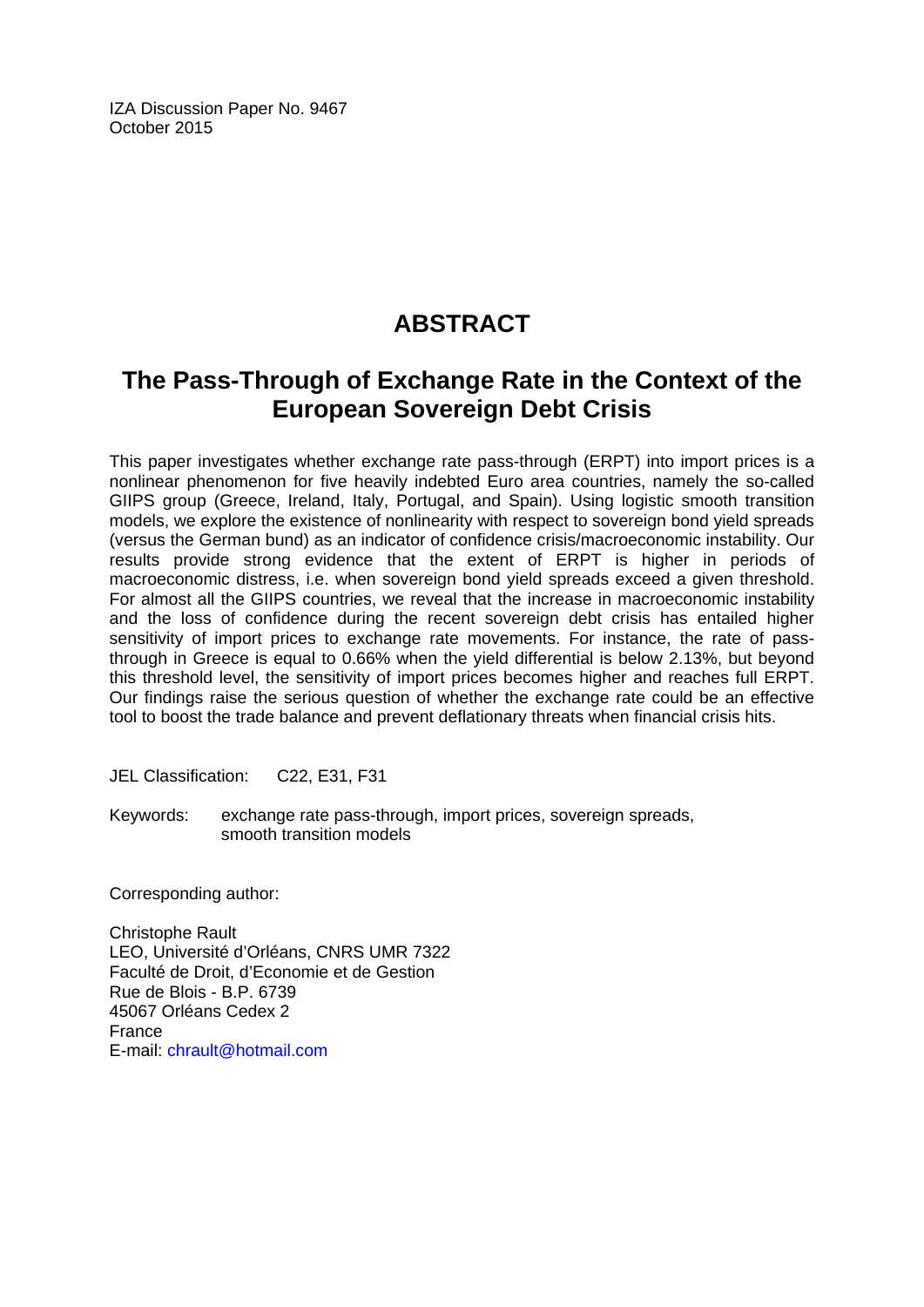### **1. Introduction**

The financial crisis of 2007-2008 had a serious impact on the Euro area government bond market and turned into a sovereign debt crisis at the beginning of 2010. Due to the general weakness of fiscal fundamentals in the so-called GIIPS countries, i.e. Greece, Italy, Ireland, Portugal and Spain, financial markets were highly affected by deeply felt concerns on the solvency of this group of countries. There was a change in the markets' assessment of sovereign debt risks. This caused yield spreads to German bonds to rebound to levels exceeding those observed in the early years of the third stage of the Economic and Monetary Union (EMU). As a matter of fact, the introduction of the single currency in 1999 eliminated normal market reactions towards highly indebted Euro area countries; there was a phase of pronounced government bond yield convergence, as the Euro was regarded as a safe haven (see Figure 1). Additionally, the improvement in the general macroeconomic environment brought about by the monetary union changed the general perception of risk towards EA economies with high debt ratios, significantly narrowing interest rate differentials.

In this paper, we test whether this change in macroeconomic conditions, caused by the crisis of confidence on sovereign debt, could influence the extent of exchange rate passthrough (ERPT). The exporter's decision on the extent to which exchange rate movements should be passed through into prices may depend on the perceptions of the importing country's macroeconomic stability. When the economy faces a financial or confidence crisis, foreign firms may decide to "pass through" a larger proportion of exchange rate changes in view of the increased likelihood of default from the importer. In this case, ERPT is higher, since exporters tend to set prices in their own currency (*producer-currency pricing* or *PCP* strategy). However, when macroeconomic conditions are considered good, exporting firms absorb currency fluctuations within markup by setting prices in the currency of the stable importing country (*local-currency pricing* or *LCP* setting). Consequently, ERPT is expected to be higher in times of confidence crisis than during periods of macroeconomic stability. Given that the European sovereign debt crisis gave rise to a deteriorating macroeconomic environment, we investigate whether pass-through rates were affected by this same crisis.

Several studies have underlined the role of macroeconomic environment in determining the degree to which currency changes are transmitted to domestic prices (Taylor, 2000; Choudhri and Hakura, 2006; Gagnon and Ihrig, 2004, to name but a few). A common drawback of most of this literature is that it assumes there is a linear connection between passthrough and macroeconomic factors (such as inflation environment or credibility levels of monetary policy), rather than testing it. However, as pointed out by Bussière (2013), there are several sources of nonlinearities in the ERPT mechanism, and the relationship between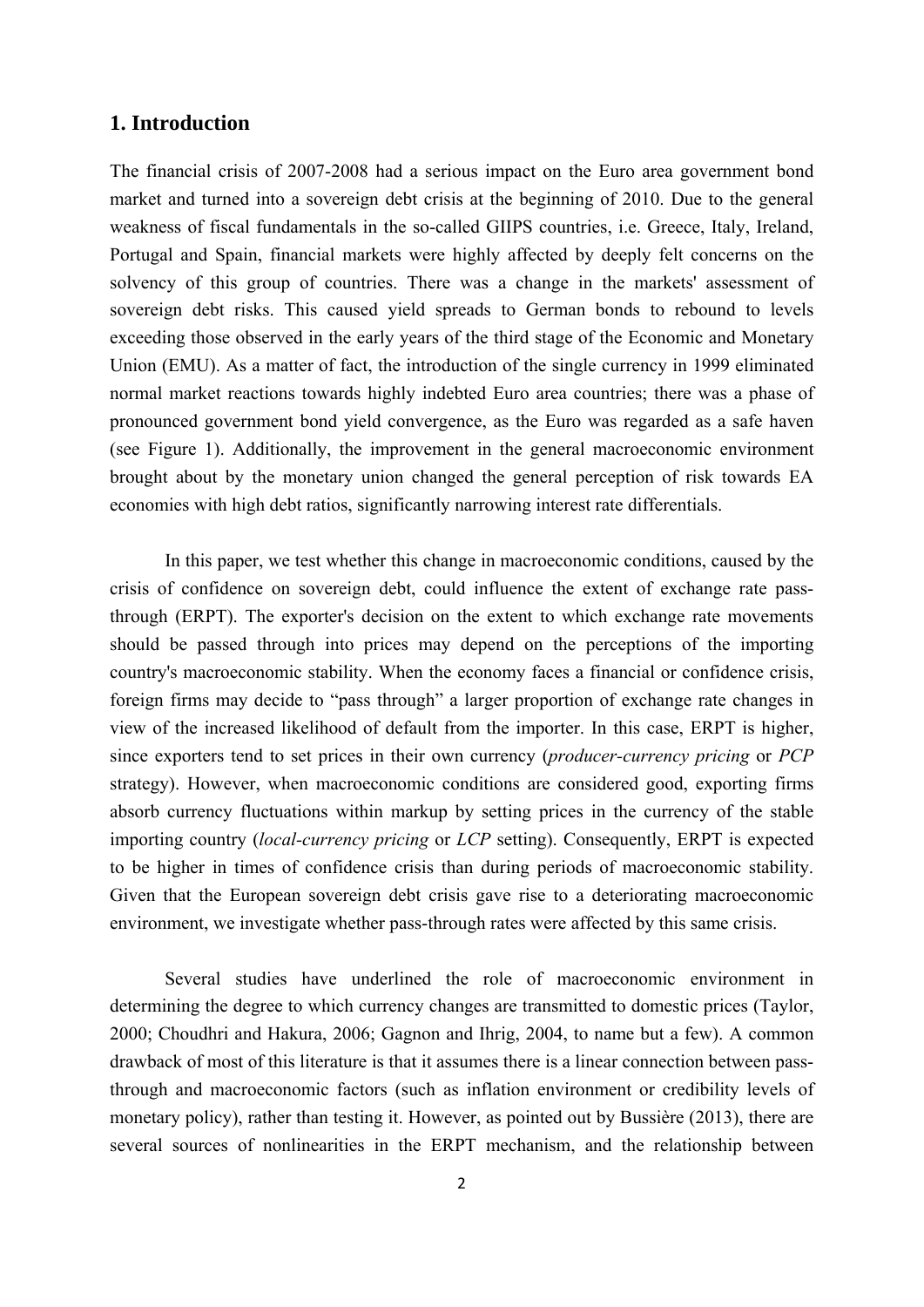macroeconomic variables and pass-through can potentially be nonlinear. In spite of its relevance for monetary policy, studies dealing with nonlinearities in the pass-through mechanism are still relatively scarce. Most of the few empirical works dealing with nonlinearities have used nonlinear threshold models where the transition across regimes is abrupt (see e.g. Correa and Minella, 2006; Ben Cheikh and Louhichi, 2014). Nevertheless, a threshold framework would be more appropriate at the microeconomic level where a single foreign firm is setting prices. In fact, an exporter can change pricing behaviour sharply with regard to macroeconomic conditions in the importing country. Meanwhile, at the aggregate level, firms form very diverse opinions about the macroeconomic environment in the importing country; hence, assuming an abrupt transition from one regime to the other is unrealistic. Therefore, the transition across regimes is rather gradual at the macro level, since there is some heterogeneity across firms in their attitude towards the state of the importer's macroeconomic environment. To overcome this shortcoming, a very recent empirical literature proposes to use another class of nonlinear regime-switching models, namely the smooth transition regression (STR) model where the transition between states is rather smooth.

To the best of our knowledge, there are very few empirical studies testing for nonlinearities in ERPT using a smooth nonlinear regression. Shintani et al. (2013) estimated ERPT to US domestic prices with respect to inflation regime. They found that periods of low ERPT tend to be associated with low inflation levels. In a similar vein, Ben Cheikh (2012) has investigated for the presence of a nonlinear mechanism in pass-through for the Euro area case. The author found strong evidence of nonlinearities with respect to inflation environment in 8 out of 12 Euro area countries, that is, when the inflation rate surpasses a given threshold, the transmission of exchange rate becomes higher in some European countries. For the case of Mexico, Nogueira Jr. and Leon-Ledesma (2011) examine the possibility of nonlinear passthrough with respect to macroeconomic instability. The authors conclude that under bad macroeconomic conditions, as in periods of financial or confidence crisis, ERPT to consumer prices will be higher than in periods of macroeconomic stability. As a measure of macroeconomic instability, Nogueira Jr. and Leon-Ledesma (2011) used the Mexican real interest rate differential with respect to the U.S. This indicator is used as a transition variable in their smooth transition model.

In this paper, our approach is close toNogueira Jr. and Leon-Ledesma (2011) when using a STR framework to estimate the nonlinear behaviour of ERPT with respect to macroeconomic instability. Nevertheless, our study introduces some novelties regarding the cited papers which are threefold. First, we focus on the five GIIPS countries, due to the recent context of the European sovereign debt crisis. Shedding light on how pass-through behaves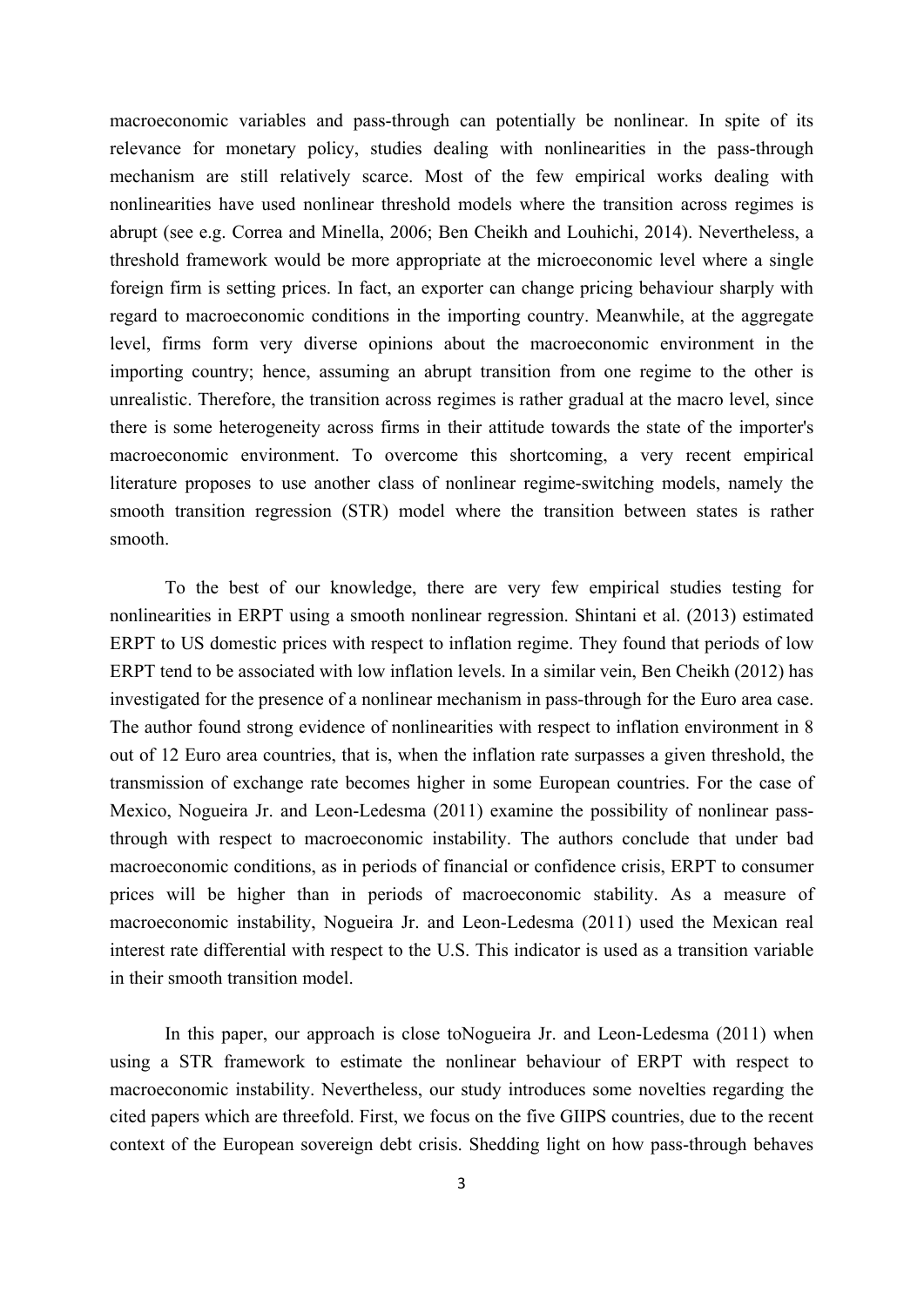during such episodes is of key importance for the European monetary authorities. Second, we use the 10-year government yield spreads to German bonds as an indicator of macroeconomic instability. The perception that some Eurozone countries are reaching an unsustainable fiscal situation is reflected in the widening of sovereign bond yield differentials, synonymous with a worsening in macroeconomic fundamentals. Therefore, we suggest that foreign firms may tend to change their pricing behavior as a result of the deteriorating macroeconomic environment in the importing country, and the extent of ERPT will be affected accordingly. The main advantage of the STR models is that they capture this changing behaviour in a nonlinear fashion. To our knowledge, no other study has applied a nonlinear STR approach to measuring ERPT in this context. Finally, unlike previous works in this area, we analyze the so-called "first step pass-through", i.e. the transmission of exchange rate changes to import prices, instead of the pass-through to import prices. This issue is a key input for determining the path of external adjustment. As is well-known, in the case of currency depreciation, a higher degree of ERPT may help correct trade imbalances. However, if import prices respond sluggishly to changes in the exchange rate, an external adjustment of the economy via relative price changes would not happen. Thus, measuring the extent of ERPT to import prices in periods of crisis can help to assess the possibility of using the exchange rate as an instrument to improve the trade balance and, eventually, offset the slowdown in economic activity.

The remainder of the paper is organized as follows. Section 2 outlines several arguments that justify the existence of nonlinear ERPT with respect to macroeconomic environment. The empirical approach is provided in Section 3. Section 4 covers the main empirical results and Section 5 concludes.

### **2. ERPT in times of crisis**

In recent years, there has been a revival of interest in the role of macroeconomic factors as important determinants of the extent of pass-through. This strand of literature highlights the role of a stable macroeconomic environment and in particular the shift towards a credible monetary policy regime in explaining the observed decline in the degree of ERPT. One of the first to put forward this argument was Taylor (2000), who stipulates that countries with low relative inflation variability or stable monetary policies are more likely to have their currencies chosen for transaction invoicing, and hence are more likely to have low passthrough to domestic prices. In other words, a stable inflation environment in the importing country may lead exporters to adopt a *local-currency pricing* (*LCP*) strategy. Firms can absorb currency changes within markup, leading to a lesser extent of pass-through. By contrast, when the importing country experiences higher inflation levels, exporters may change their pricing decision by adopting a *producer-currency pricing* (*PCP*) strategy, by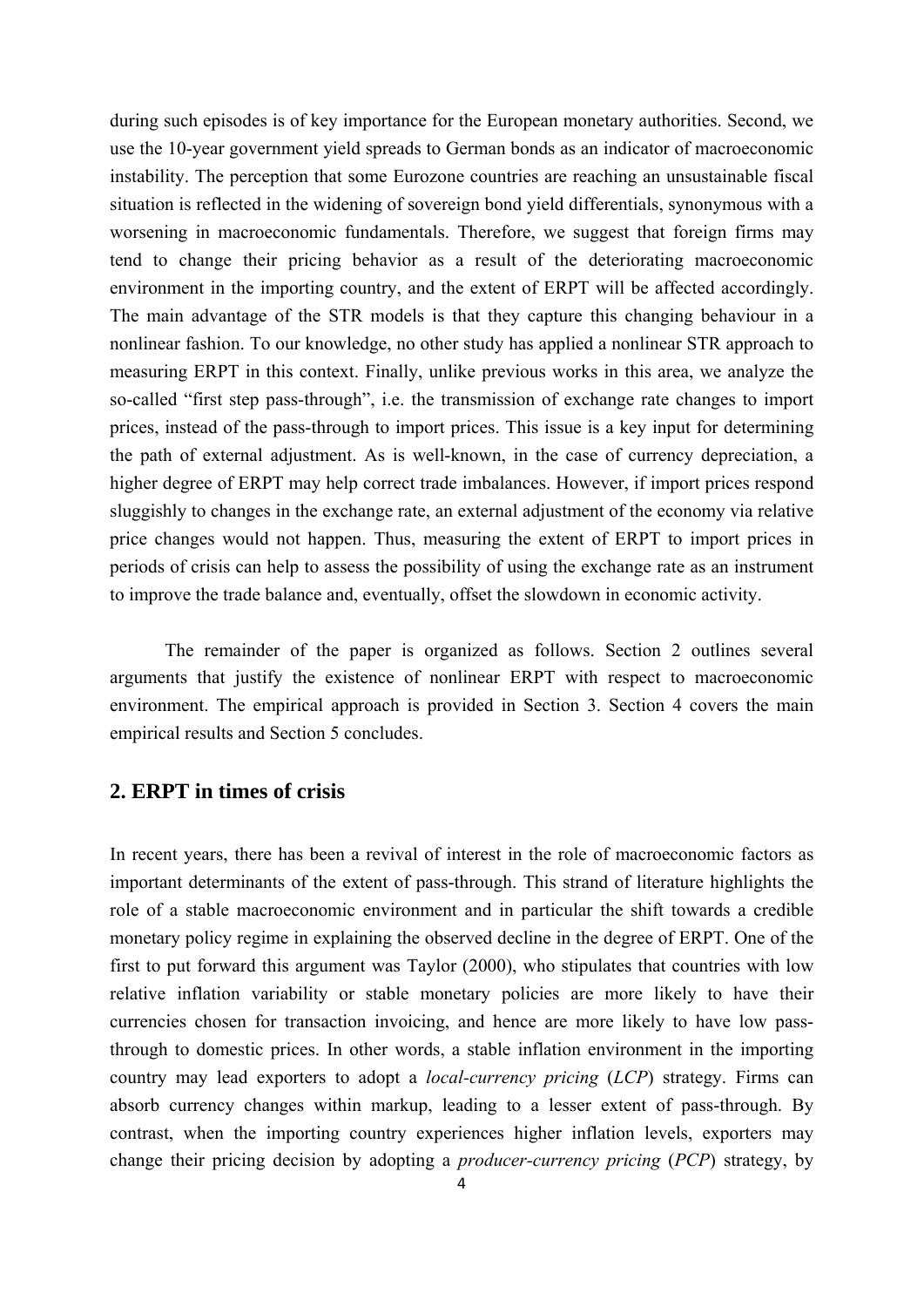transmitting exchange rate variations to the price in the importer currency. Thus, the degree of pass-through may depend on the importing country's general macroeconomic conditions.

Using a nonlinear STR framework, Nogueira Jr. and Leon-Ledesma (2011) argued that the exporter's decision on the extent to which exchange rate movements should be passed through into prices depends on the perception of the importing country's macroeconomic stability. When the economy faces a financial or a confidence crisis, foreign firms may decide to pass through a larger proportion of their cost changes in view of the increased likelihood of default from the importer. However, when macroeconomic conditions are good, prices will become more insulated from exchange rate changes, since foreign firms are willing to adopt the LCP strategy. The authors conclude that under bad economic conditions ERPT to import prices will be higher than in periods of macroeconomic stability, specifically in the case of Mexico. As a measure of macroeconomic instability, Nogueira Jr. and Leon-Ledesma (2011) used the real interest rate differential of Mexico with respect to the U.S., which corresponds to the transition variable in their smooth transition model.



**Figure 1: Spreads of 10-year government benchmark bonds to German Bund** 

In the same way, the recent sovereign debt crisis experienced by some Euro area countries could influence the extent to which exchange rate changes are transmitted to prices. The start of the economic and financial crisis in the summer of 2007, which intensified in 2008 (in the aftermath of the collapse of Lehman Brothers), had a serious impact on the Euro area government bond market and marked the beginning of financial stress for the so-called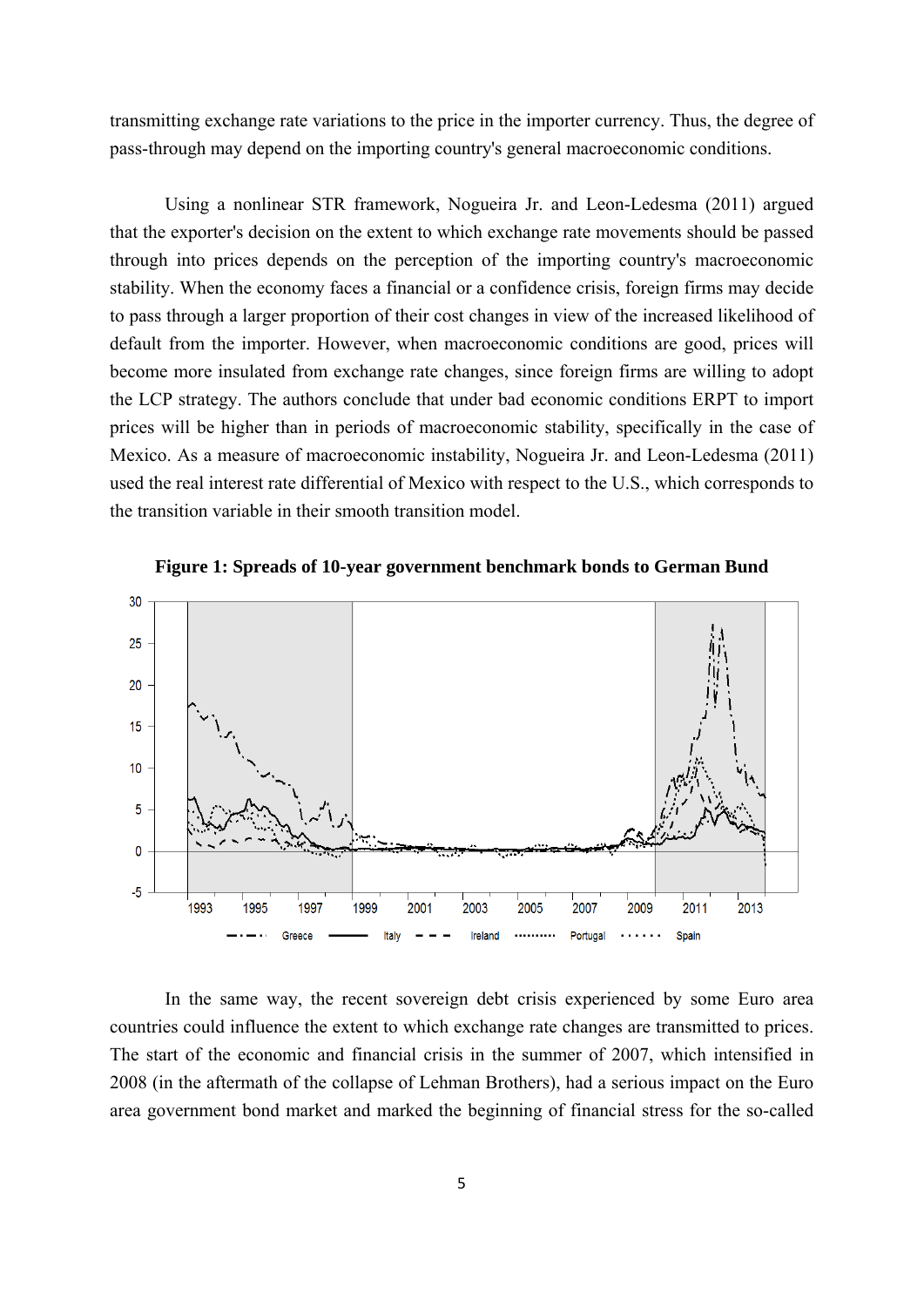GIIPS countries, i.e. Greece, Ireland, Italy, Portugal, and Spain.<sup>1</sup> As shown in Figure 1, longterm government bond yields relative to the German bund started rising at the beginning of 2010, after ten years of stability at a very low level. Due to the unsatisfactory performance of the GIIPS countries group, the spreads were well above those of emerging market countries, such as Brazil.

Accordingly, we propose that exporting firms may have adopted a different strategy during the recent European sovereign debt crisis, due to the general weakness of macroeconomic fundamentals in the GIIPS group. With the perception of relatively high sovereign debt default risk in the fiscally distressed Euro area countries, firms have no incentive to absorb the single currency fluctuations within their margins. After a period of macroeconomic stability, where the interest rate spreads of 10-year government bonds against the German benchmark declined dramatically (see Figure 1), fiscal vulnerabilities and the risk of default - heightened since 2010 - widened the sovereign bond yield spreads to levels exceeding those observed in the monetary union's early years. As a result, with weaker fiscal fundamentals in the importing country, exporters may tend to modify their pricing strategy, shifting from importer's currency pricing (the *LCP* strategy) to exporter's currency invoicing (the *PCP* strategy), leading to higher rates of ERPT.<sup>2</sup> Therefore, we expect that for the GIIPS group the sensitivity of import prices will be higher during periods of macroeconomic instability or confidence crisis, such as the recent sovereign debt crisis. As an indicator of macroeconomic instability, we use the 10-year government bond yield spreads to the German bund.

#### **3. Empirical approach**

#### **3.1. Towards a nonlinear specification for the ERPT equation**

In order to capture the nonlinear behaviour of ERPT with respect to macroeconomic instability, as a starting point, we use a standard pass-through regression traditionally tested throughout the literature (see e.g. Campa and Goldberg, 2005; Choudhri and Hakura, 2006):

$$
\Delta p_t = \alpha + \sum_{j=1}^N \lambda_j \Delta p_{t-j} + \sum_{j=0}^N \psi_j \Delta y_{t-j} + \sum_{j=0}^N \delta_j \Delta w_{t-j}^* + \sum_{j=0}^N \beta_j \Delta e_{t-j} + \varepsilon_t,
$$
\n(1)

<sup>1</sup> These Eurozone members are called "peripheral" Euro area countries. Since the European sovereign debt crisis, the term "GIIPS'" has been used to refer to this group of countries as a label for heavily-indebted economies.

<sup>2</sup> As mentioned in the literature, the introduction of the Euro entailed a decline in the extent of pass-through for most Euro area members, since the process of monetary union entailed some convergence towards more stable macroeconomic conditions. Foreign firms choose the Euro as the currency of denomination of their exports (*LCP* strategy) and European prices have become more insulated from exchange rate variations (see e.g. Devereux et al., 2003, among others).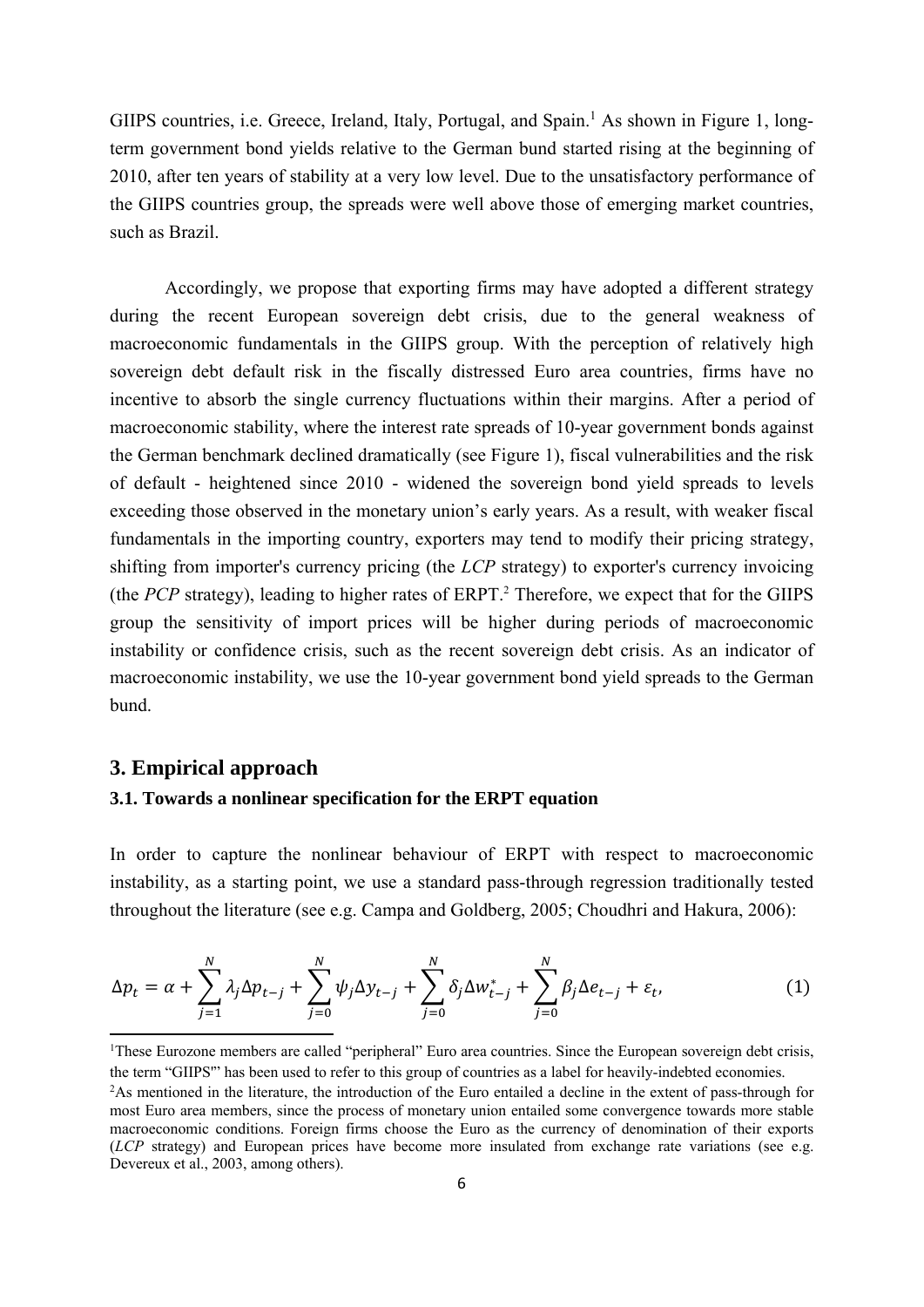where  $\Delta p_t$  is the change in local currency import prices,  $\Delta e_t$  is the rate of depreciation of the nominal exchange rate,  $\Delta y_t$  is the output growth as a primary control variable used to capture changes in domestic demand conditions, and  $\Delta w_t^*$  is the changes in foreign producer cost, which is a second control variable representing exporter costs. From equation (1), long-run pass-through  $(LR \ E RPT)$  elasticity is given by following expression: LR ERPT =  $\sum_{j=0}^{N} \beta_j / (1 - \sum_{j=1}^{N} \lambda_j)^3$  The response of import prices to exchange rate changes is expected to be bounded between 0 and 1. The degree of pass-through tends to be complete, *i.e*. LR ERPT  $\rightarrow$  1, when foreign firms follow *PCP* strategy and markups do not respond to fluctuations in the exchange rate. However, foreign producers may absorb currency changes or adopt *LCP* setting imports; consequently, import prices become insulated from exchange rate movements, leading to null pass-through, *i.e.* LR  $ERPT = 0$ .

 As discussed above, it is expected that foreign firms' pricing behavior will be affected by the general macroeconomic stability in the importing country. In other words, the exporter's decision on the extent to which exchange rate movements should be passed through into prices depends on their view on the importer's macroeconomic conditions. We believe that under bad economic conditions, firms have no incentive to absorb exchange rate fluctuations into their margins, which thus leads to higher ERPT (the *PCP* strategy). However, countries with a stable macroeconomic environment are more likely to have their currencies chosen for transaction invoicing. As a result, prices will become less sensitive to exchange rate changes as foreign firms are willing to adopt the local pricing strategy (*LCP*).

 Most of the few empirical works dealing with nonlinearities have used nonlinear threshold models, where the transition across regimes is abrupt (see e.g. Correa and Minella, 2006; Ben Cheikh and Louhichi, 2014). Nevertheless, a threshold framework would be more appropriate at the microeconomic level where a single foreign firm is setting prices. In fact, an exporter can change pricing behaviour sharply with respect to macroeconomic conditions in the importing country. At the aggregate level, firms vary considerably in how they view the macroeconomic environment; hence, assuming an abrupt transition from one regime to another is unrealistic. The transition across regimes is rather gradual since there is some heterogeneity across firms in their attitude towards the state of the importer's macroeconomic environment. To overcome this shortcoming, in our paper we propose using another class of

<sup>&</sup>lt;sup>3</sup> It is possible to calculate short-run ERPT elasticity which is given by the coefficient  $\beta_0$ . However, the response of import prices to exchange rate changes may not be immediately apparent, especially when foreign firms take time to adjust their prices in the domestic currency. Thus, to account for the potential inertial behaviour of domestic-currency import prices, we focus on the long-run coefficient of ERPT.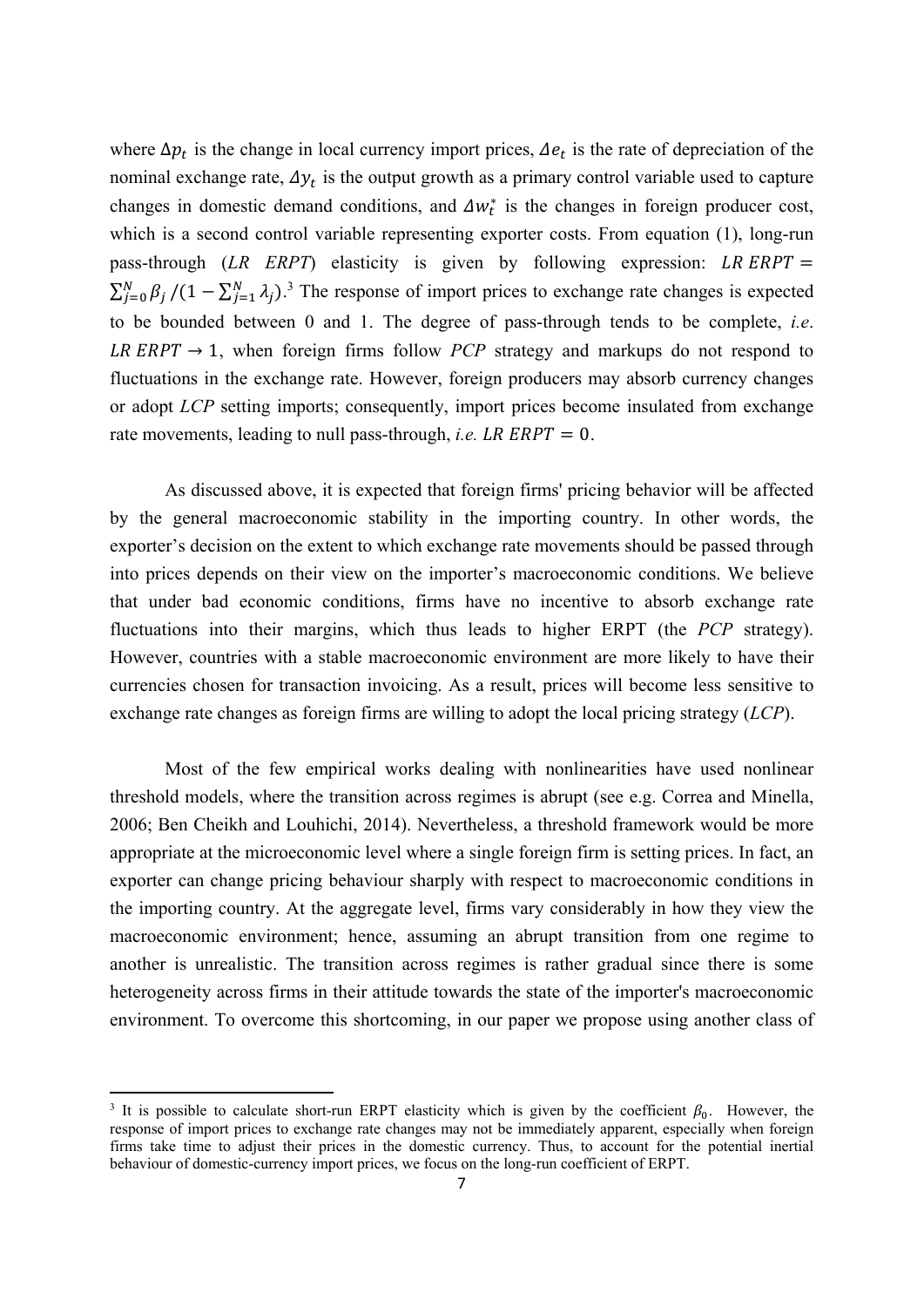nonlinear regime-switching models, namely the STR model, where the transition between states is rather smooth.

#### **3.2. Smooth transition regression modelling**

A nonlinear STR model has the following form:

$$
y_t = \theta_1 x_t + \theta_2 x_t G(s_t; \gamma, c) + u_t, \tag{2}
$$

where  $u_t \sim \text{iid}(0, \sigma^2)$ ,  $\theta_1$  and  $\theta_2$  are the parameters of the linear and the nonlinear part, respectively.  $G(s_t; \gamma, c)$  is the transition function bounded between 0 and 1, and depends upon the transition variable,  $s_t$ , the slope parameter,  $\gamma$ , and the threshold level for transition function, c. The parameter  $\gamma$  is also called the speed of transition which determines the smoothness of the switching from one regime to the other. A popular choice for the transition function is the logistic specification that is given by:

$$
G(s_t; \gamma, c) = [1 + exp{-\gamma(s_t - c)}]^{-1}
$$
\n(3)

Equations (2) and (3) jointly define the logistic STR (LSTR) model. In the latter, the nonlinear coefficients acquire different values depending on whether the transition variable is below or above the threshold c. Thus, the parameters  $[\theta_1 + \theta_2 G(s_t; \gamma, c)]$  change monotonically as a function of  $s_t$  from  $\theta_1$  to  $(\theta_1 + \theta_2)$ . As  $(s_t - c) \rightarrow -\infty$ , then  $G(s_t; \gamma, c) \rightarrow$ 0 and the coefficient corresponds to  $\theta_1$ ; if  $(s_t - c) \rightarrow +\infty$ , then  $G(s_t; \gamma, c) \rightarrow 1$  and the coefficient becomes  $(\theta_1 + \theta_2)$ ; and if  $s_t = c$ , then  $G(s_t; \gamma, c) = 1/2$  and coefficient will be equal to  $(\theta_1 + \theta_2/2)$ .

Another popular choice of the transition function which is often used in the literature is the exponential specification:  $G(s_t; \gamma, c) = 1 - exp{-\gamma(s_t - c)^2}$ . It is important to note that the dynamic behavior of the logistic form is different from the exponential specification. The latter is appropriate in situations in which the dynamic behavior is different for large and small values of  $s_t$  - what matter is the magnitude of shock, if they are large or small. In other words, the coefficient changes depending on whether  $s_t$  is near or far away from the threshold, regardless of whether the difference  $(s_t - c)$  is positive or negative. In our paper, we capture the macroeconomic stability in a given country with respect to the 10-year government bond yield spreads to the German bund. A higher bond yield differential indicates an episode of macroeconomic instability in a given economy, while the tightening of bond yield spreads corresponds to a stable macroeconomic environment. As mentioned above, a logistic specification is relevant in describing asymmetric dynamic behavior between negative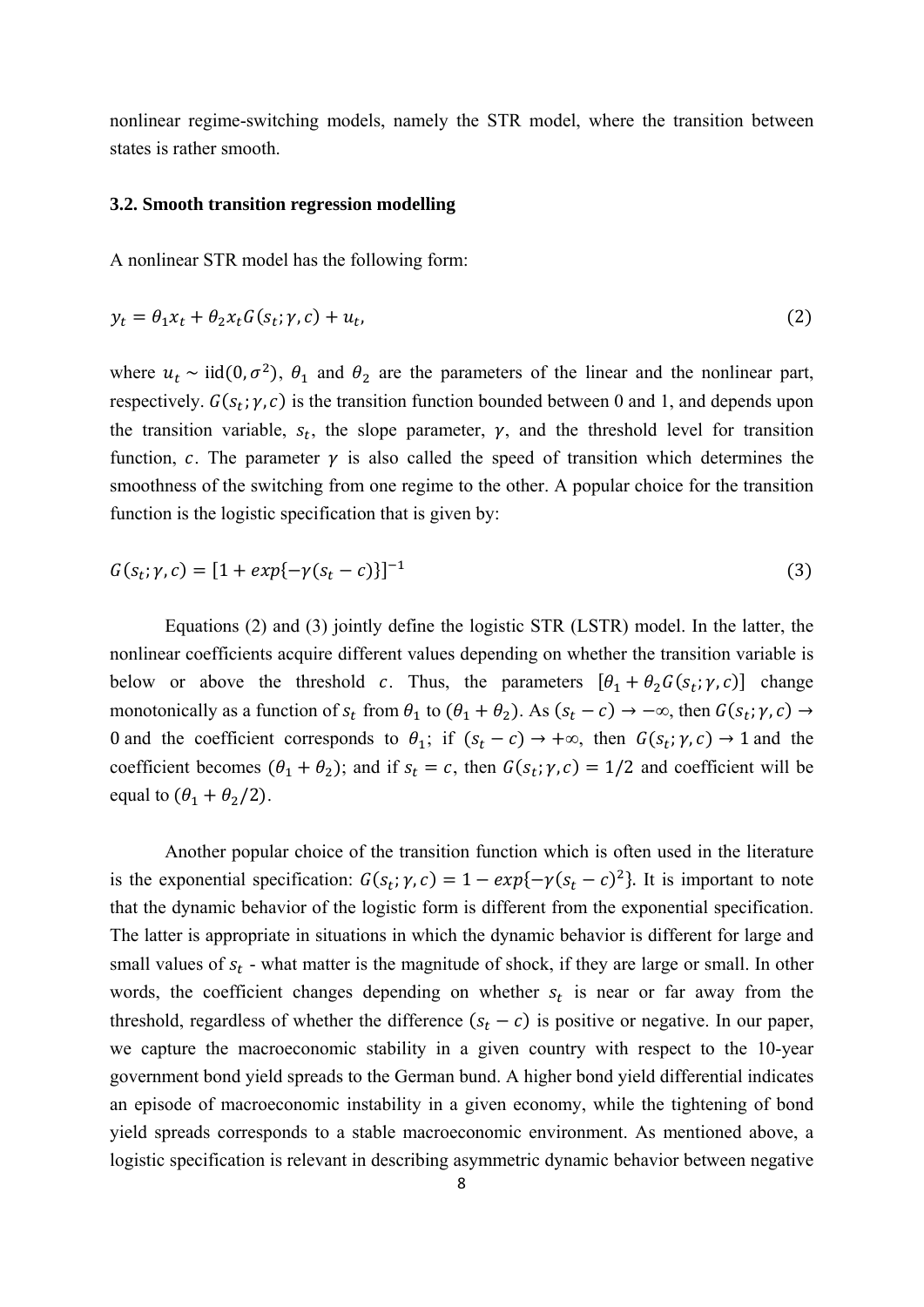or positive deviations of the transition variable  $s_t$  from the threshold level  $c^4$ . Therefore, estimating a LSTR is more appropriate for our empirical exercise.

Besides, as discussed in Teräsvirta (1994, 1998), the modelling strategy of STR models consists of three stages: specification, estimation, and evaluation. The first stage consists of testing for nonlinearity and choosing the appropriate threshold variable  $s_t$  and the most suitable form of the transition function, *i.e*. logistic or exponential specification. In the second stage, the parameters of the STR model are estimated using the nonlinear least squares (NLS) estimation technique, which provides estimators that are consistent and asymptotically normal. Finding good starting values is crucial in this procedure. Thus, STR literature suggests constructing a grid search for estimating  $\gamma$  and  $\epsilon$ . The values for the grid search were  $\gamma$  set between 0 and 100 for increments of 1, whereas  $\alpha$  was estimated for all the ranked values of the transition variable,  $s_t$ . For each value of  $\gamma$  and  $c$  the residual sum of squares is computed. The values that correspond to the minimum of that sum are taken as starting values in the NLS procedure. This procedure increases the precision of the estimates and ensures faster convergence of the NLS algorithm.<sup>5</sup> In the final evaluation stage, the quality of the estimated STR model should be checked against misspecification as in the case of linear models. Several misspecification tests are used in the STR literature, such as the LM test of no error autocorrelation, the LM-type test of no ARCH, and the Jarque-Bera normality test. Additionally, Eitrheim and Teräsvirta (1996) suggest two additional LM-type misspecification tests, namely an LM test of no remaining nonlinearity and an LM-type test of parameter constancy.

#### **3.3. Model specification and data**

In order to capture the nonlinear behavior of the ERPT mechanism with respect to macroeconomic instability, we extend the linear pass-through regression (1) by the following nonlinear specification:

$$
\Delta p_t = \alpha + \sum_{j=1}^N \lambda_j \Delta p_{t-j} + \sum_{j=0}^N \psi_j \Delta y_{t-j} + \sum_{j=0}^N \delta_j \Delta w_{t-j}^*
$$
  
+ 
$$
\sum_{j=0}^N \beta_j \Delta e_{t-j} + \left(\sum_{j=0}^N \phi_j \Delta e_{t-j}\right) G(s_t; \gamma, c) + \varepsilon_t,
$$
(4)

<sup>4</sup> For instance, van Dijk et al. (2002) mentioned that when modeling the business cycle, LSTR can describe processes whose dynamic properties are different in expansions from what they are in recessions. For example, if the transition variable  $S_t$  is a business cycle indicator (such as output growth), and if  $c \approx 0$ , the model distinguishes between periods of positive and negative growth, that is, between expansion and contractions. <sup>5</sup>It should also be noted that when constructing the grid,  $\gamma$  is not a scale-free. The transition parameter  $\gamma$  is therefore standardized by dividing it by the sample standard deviation of the transition variable,  $s_t$ .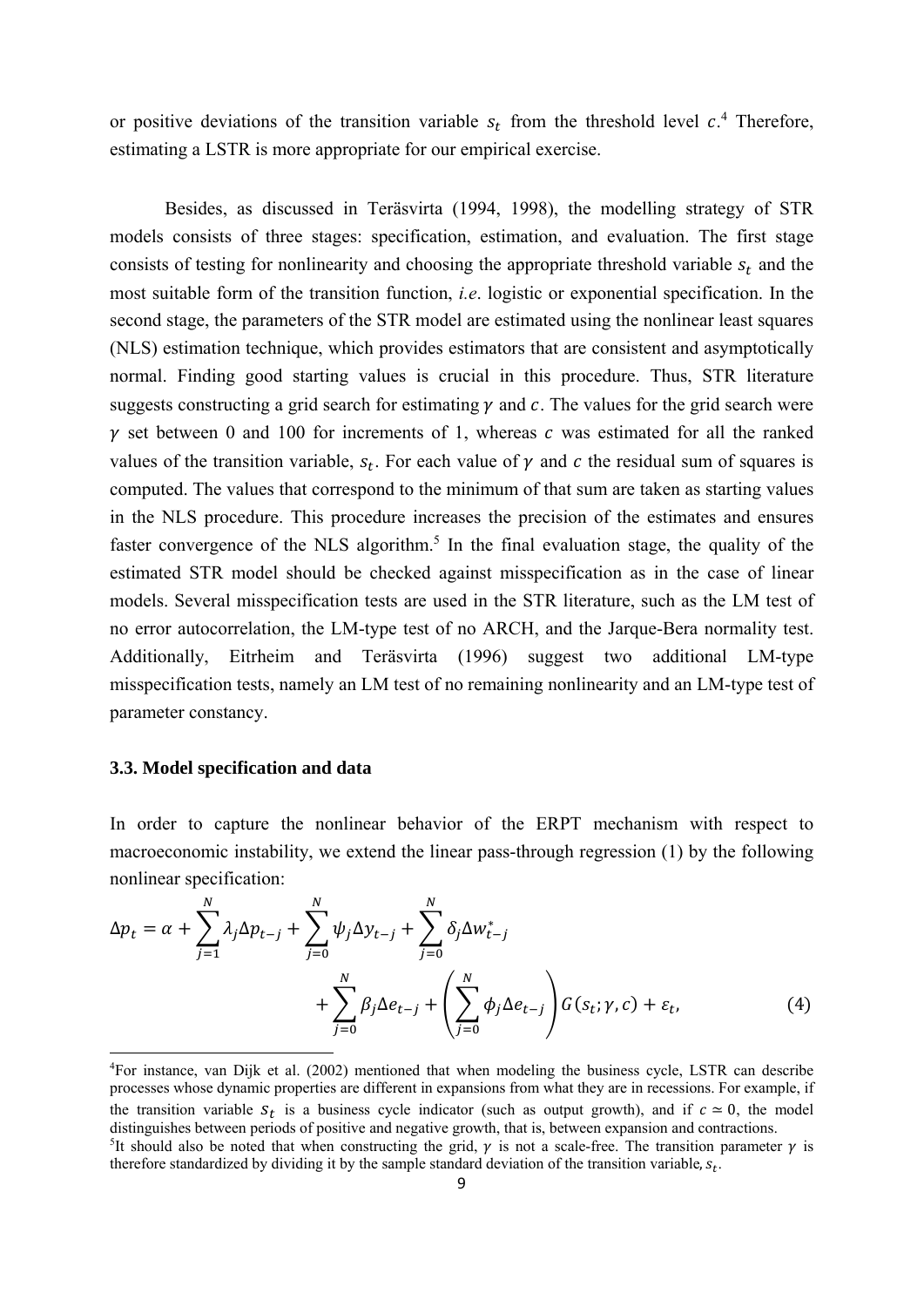The transition variables used as a measure of macroeconomic instability are the 10 year government bond yield spreads (versus Germany),  $s_t = bys_{t-i}$ . According to equation (4), the *LR ERPT* is given by the following long-run time-varying coefficients:

$$
LR \ ERPT = \left[\sum_{j=0}^{N} \beta_j + \sum_{j=0}^{N} \phi_j G(s_t; \gamma, c)\right] / \left[1 - \sum_{j=1}^{N} \lambda_j\right]
$$
 (5)

Due to the features of LSTR models, the long-run ERPT coefficient is expected to acquire different values depending on whether the transition variable, *i.e.* government bond yield spreads, is below or above the threshold. If the measure of macroeconomic instability is below the threshold, *i.e.*  $(s_t - c) \rightarrow -\infty$ , then the importing country experiences a stable macroeconomic environment and pass-through elasticity is equal to:  $LR$   $ERPT$  =  $\sum_{j=0}^{N} \beta_j/(1-\sum_{j=1}^{N} \lambda_j)$ . If the measure of macroeconomic instability is above the threshold value, *i.e.*  $(s_t - c) \rightarrow +\infty$ , then the economy is facing a confidence crisis and pass-through coefficient becomes: LR ERPT =  $(\sum_{j=0}^{N} \beta_j + \sum_{j=0}^{N} \phi_j)/(1 - \sum_{j=1}^{N} \lambda_j)$ .

The LSTR pass-through equation (4) is estimated for the five highly indebted Euro area countries, *i.e.* Greece, Italy, Ireland, Portugal and Spain, also called the GIIPS group. We use monthly data spanning the period 1993:01 to 2012:12 in order to cover the changing behaviour in pass-through dynamics during the European sovereign debt crisis. All the data we use are taken from the OECD's Main Economic Indicators database, except for the exchange rate series, which are obtained from the International Financial Statistics (IFS) of the International Monetary Fund (IMF). The 10-year government bond yield spreads are from European Central Bank (ECB) statistics. For our dependent variable, *i.e.* the change in local currency import prices, we use the price of non-commodity imports of goods and services. This represents the import prices of core goods by excluding primary raw commodities, because of their marked volatility. Output growth is constructed using the rate of growth of the Industrial Production Index. The nominal exchange rate is defined as domestic currency units per unit of foreign currencies, which implies that an increase represents a depreciation for the home country. Finally, to capture changes in foreign costs, we follow Bailliu and Fujii (2004) by constructing an exporter partners' cost proxy. In logarithms, this latter is measured as follows:  $w_t^* \equiv q_t + u c_t - e_t$ , where  $q_t$  is the unit labor cost (ULC) based real effective exchange rate,  $ulc_t$  is the ULC in the domestic country and  $e_t$  the nominal effective exchange rate.<sup>6</sup> To determine the lag length of the variables entering equation (4), we follow van Dijk et

<sup>6</sup> Individual series in level are non-stationary according to the efficient unit-root test suggested by Elliott *et al*. (1996), and the Kwiatkovski-Phillips-Schmidt-Shin (KPSS, 1992) test, extended by Carrion-i-Silvestre and Sanso (2006). We also tested for the presence of a cointegrating relationship between variables (in levels) entering the pass-through equation using the well-known cointegration tests of Johansen (1988, 1991), and we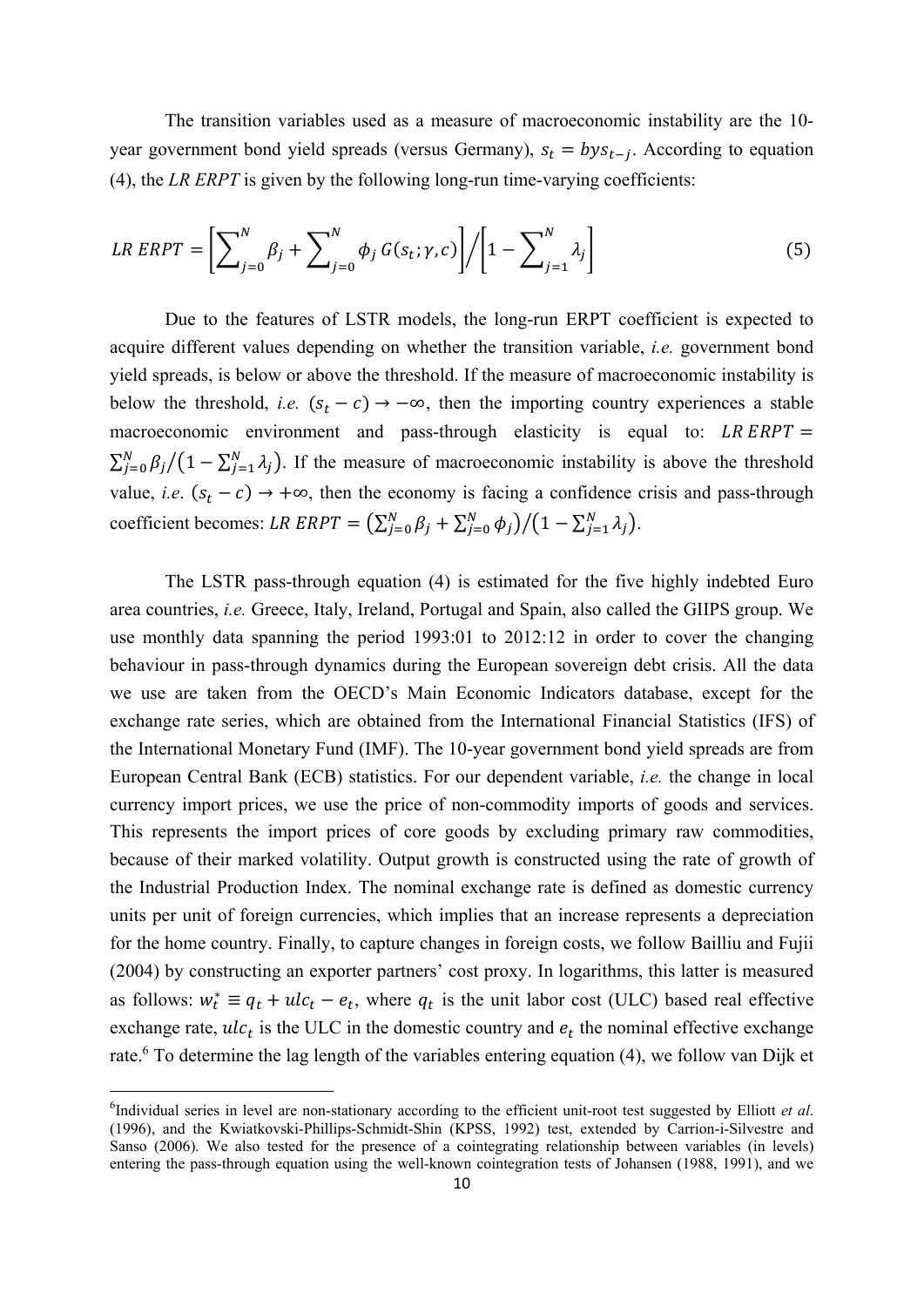al. (2002) by adopting a general-to-specific approach to select the final specification. We start with a model with a maximum lag length of  $N = 4$ , and then sequentially drop the lagged variables for which the  $t$ -statistic of the corresponding parameter is less than 1.0 in absolute value.<sup>7</sup>

### **3. Empirical Results**

In this section we investigate whether ERPT responds nonlinearly to the macroeconomic instability in the GIIPS countries empirically. We assume that foreign firm markup responds nonlinearly to the importing country's general macroeconomic conditions. When the economy faces a financial or a confidence crisis, foreign firms may decide to pass through a larger proportion of currency changes in view of the increased likelihood of default from the importer. However, in periods of good macroeconomic conditions, foreign firms prefer local currency price-setting, leading to lower ERPT rates due to improved macroeconomic management.

Therefore, in our empirical analysis we must look for a suitable proxy for macroeconomic instability/confidence crisis. In their LSTR model, Nogueira Jr. and Leon-Ledesma (2011) used the real interest rate differential of Mexico with respect to the U.S. as a measure of macroeconomic instability, which is the transition variable in their nonlinear smooth transition model.<sup>8</sup> The use of the real interest rate spread as a proxy of macroeconomic instability, and particularly as a leading indicator of confidence crises, has been advocated by Kaminsky et al. (1998) among others. In our study, we propose an alternative indicator of macroeconomic instability due to the recent context of the European sovereign debt crisis. Hence, we use the sovereign yield spreads to German bonds as an indicator of macroeconomic instability. We expect that this variable will provide a proxy of the risks perceived by foreign firms with respect to the economy under consideration. The widening of sovereign bond yield differentials would indicate the increasing of macroeconomic instability and the loss of confidence in a given economy. In such a case, exporters are willing to shift from the *LCP* strategy to set prices in their own currencies (*PCP* strategy), leading to a higher extent of ERPT.

<sup>&</sup>lt;u> 1989 - Johann Barbert Barbert Barbert Barbert Barbert Barbert Barbert Barbert Barbert Barbert Barbert Barbert</u> report that variables are not cointegrated. Results are available upon request. Consequently, log differences of the variables are used in the estimation of the nonlinear pass-through equation given in equation (4).

<sup>&</sup>lt;sup>7</sup> Given the monthly nature of our data, it is possible to start with a maximum lag length superior to  $N = 4$ . Doing so, we find that in most of cases variables are not significant beyond four lags.

<sup>8</sup> To obtain the real interest rate differential, Nogueira Jr. and Leon-Ledesma (2011) used data on money market interest rates for Mexico and for the United States. CPI inflation was used to obtain the real interest rates from the nominal interest rates collected.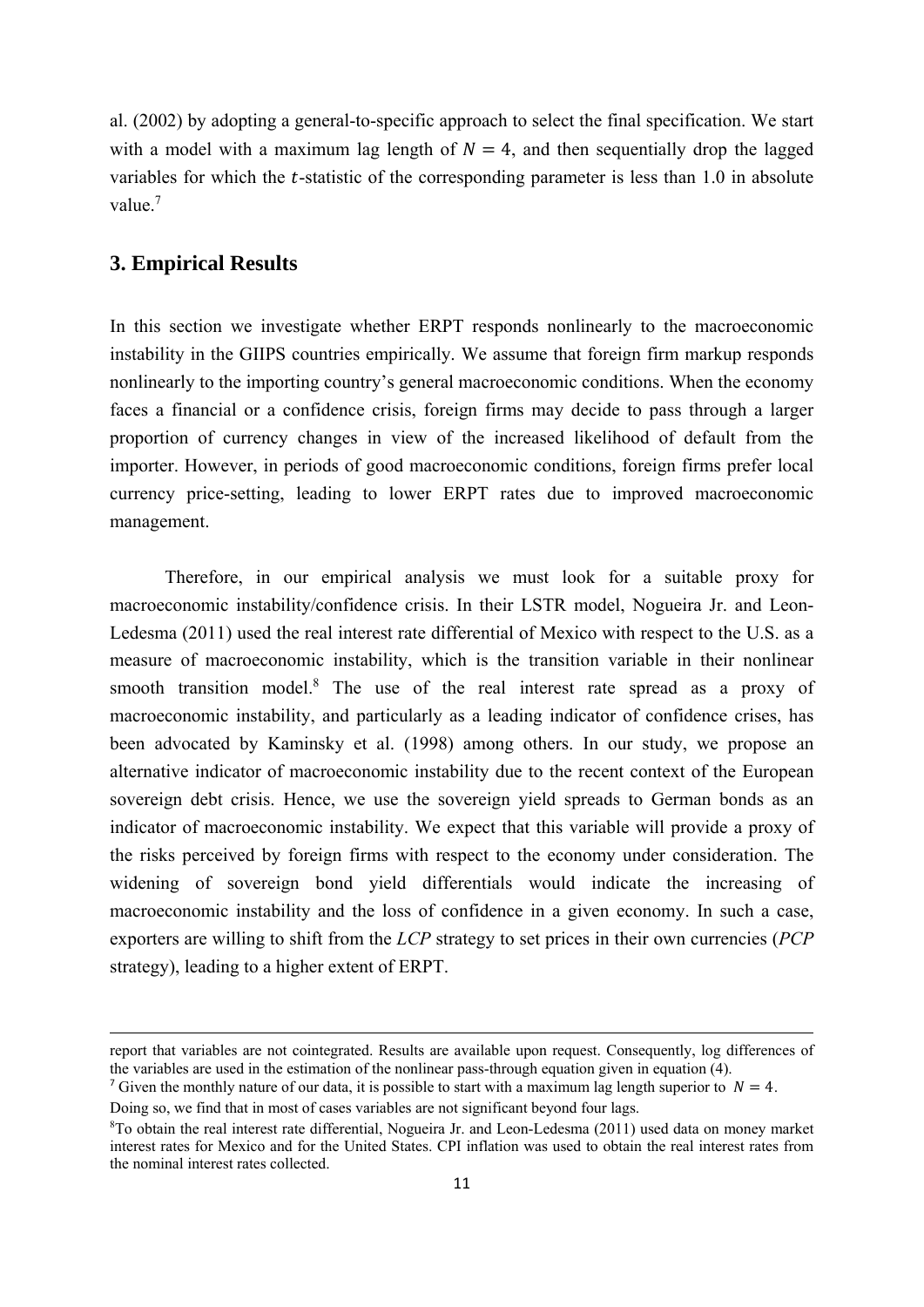Using the LSTR model, we assume the exporter's markup depends nonlinearly on the importing country's sovereign bond yield differential, that is, when the economy faces a confidence crisis, ERPT increases. The transition variables used as a measure of macroeconomic instability in the nonlinear framework is the 10-year government bond yield spreads to the German bund  $(bys_{t-i})$ . The data is obtained from the ECB statistics. When the transition variable,  $s_t = bys_{t-i}$ , exceeds an estimated threshold, this can be interpreted as a period of confidence crisis/macroeconomic instability. The choice of the adequate lagged bond yield spread,  $bys_{t-i}$ , as a transition variable by means of linearity tests is reported in Table 1. The linearity tests are conducted for each lagged bond yield spread  $(bys_{t-i})$  with  $j = 1, 2, 3, 4$ . According to the linearity tests, there is strong evidence of presence of nonlinearities in the five peripheral Euro area countries. The LSTR model is found to be the best specification to capture the nonlinearity with respect to the sovereign bond yield differential.

| Country        | <b>Transition Variable</b> | $H_0$ | $H_{04}$ | $H_{03}$ | $H_{02}$ | Specification |
|----------------|----------------------------|-------|----------|----------|----------|---------------|
|                | $bys_{t-1}$                | 0.025 | 0.282    | 0.055    | 0.017    | <b>LSTR</b>   |
| <b>Greece</b>  | $bys_{t-2}$                | 0.080 | 0.267    | 0.416    | 0.032    | Linear        |
|                | $bys_{t-3}$                | 0.047 | 0.148    | 0.380    | 0.037    | <b>LSTR</b>   |
|                | $bys_{t-4}$                | 0.669 | 0.897    | 0.674    | 0.038    | Linear        |
| <b>Ireland</b> | $bys_{t-1}$                | 0.183 | 0.056    | 0.991    | 0.519    | Linear        |
|                | $bys_{t-2}$                | 0.009 | 0.016    | 0.155    | 0.281    | <b>LSTR</b>   |
|                | $bys_{t-3}$                | 0.035 | 0.054    | 0.351    | 0.102    | <b>LSTR</b>   |
|                | $bys_{t-4}$                | 0.933 | 0.986    | 0.100    | 0.823    | Linear        |
| <b>Italy</b>   | $bys_{t-1}$                | 0.000 | 0.000    | 0.017    | 0.248    | <b>LSTR</b>   |
|                | $bys_{t-2}$                | 0.017 | 0.009    | 0.249    | 0.322    | <b>LSTR</b>   |
|                | $bys_{t-3}$                | 0.453 | 0.811    | 0.078    | 0.534    | Linear        |
|                | $bys_{t-4}$                | 0.006 | 0.004    | 0.260    | 0.171    | <b>LSTR</b>   |
|                | $bys_{t-1}$                | 0.040 | 0.025    | 0.679    | 0.388    | <b>LSTR</b>   |
|                | $bys_{t-2}$                | 0.473 | 0.510    | 0.537    | 0.295    | Linear        |
| Portugal       | $bys_{t-3}$                | 0.978 | 0.837    | 0.867    | 0.884    | Linear        |
|                | $bys_{t-4}$                | 0.011 | 0.023    | 0.543    | 0.023    | <b>LSTR</b>   |
|                | $bys_{t-1}$                | 0.003 | 0.119    | 0.038    | 0.006    | <b>LSTR</b>   |
|                | $bys_{t-2}$                | 0.003 | 0.233    | 0.094    | 0.000    | <b>LSTR</b>   |
| <b>Spain</b>   | $bys_{t-3}$                | 0.039 | 0.030    | 0.412    | 0.169    | <b>LSTR</b>   |
|                | $bys_{t-4}$                | 0.339 | 0.292    | 0.322    | 0.649    | Linear        |

**Table 1: Linearity tests against STR model with**  $s_t = bys_{t-i}$ 

Note: The numbers are *p*-values of *F* versions of the LM linearity tests. The third column shows the test of linearity against the alternative of STR nonlinearity. From the forth column to the sixth, we report the  $p$ -values of the sequential test for choosing the adequate transition function. The decision rule is the following: if the  $H_{03}$ test yields the strongest rejection of the null hypothesis, we choose the exponential STR specification. Otherwise, we select the logistic STR model. The last column gives the selected model.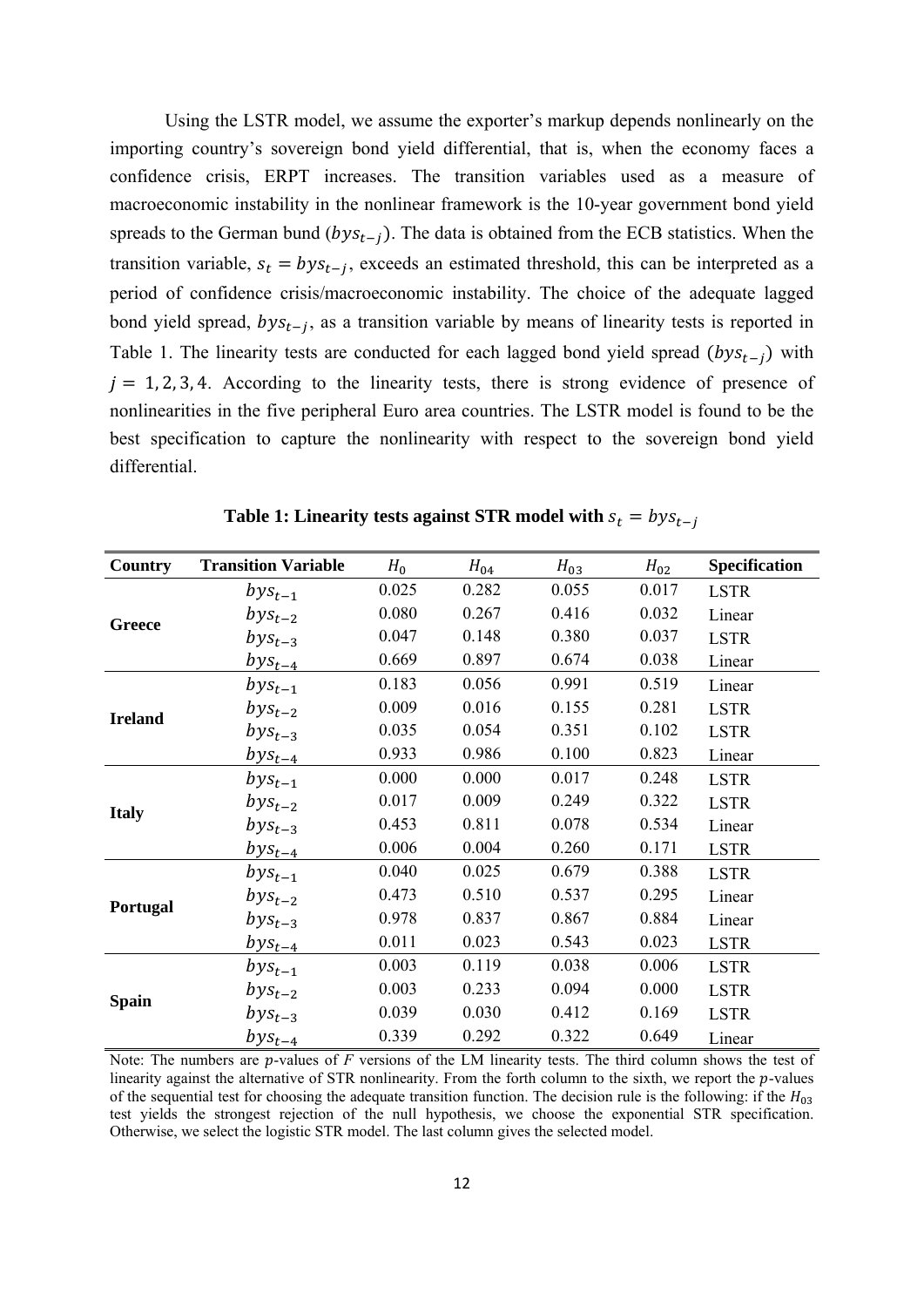Estimation results from the LSTR pass-through equation are summarized in Table 2.<sup>9</sup> In addition to the estimated threshold values and the speed of transition, we report LR ERPT coefficients for the two extremes, *i.e.* under good macroeconomic conditions,  $G(s_t; \gamma, c) = 0$ , and in a bad macroeconomic environment,  $G(s_t; \gamma, c) = 1$ , as defined in (5). Moreover, we compute the sum of the squared residuals ratio  $(SSR_{ratio})$  between the LSTR model and the linear specification which suggests a better fit for the nonlinear model. We also check the quality of the estimated LSTR models by conducting several misspecification tests. In most cases, the selected LSTR models pass the main diagnostic tests, *i.e.* no error autocorrelation, no conditional heteroscedasticity, parameter constancy and non remaining nonlinearity.

|                                                 | Greece      | <b>Ireland</b> | <b>Italy</b> | Portugal    | <b>Spain</b> |
|-------------------------------------------------|-------------|----------------|--------------|-------------|--------------|
| <b>Transition variable</b> $(s_t)$              | $bys_{t-1}$ | $bys_{t-2}$    | $bys_{t-2}$  | $bys_{t-4}$ | $bys_{t-2}$  |
| Threshold $(c)$                                 | 2.130       | 2.107          | 1.581        | 1.136       | 1.129        |
|                                                 | (0.000)     | (0.063)        | (0.000)      | (0.025)     | (0.001)      |
| Speed of transition $(\gamma)$                  | 32.119      | 4.982          | 12.502       | 8.583       | 3.097        |
|                                                 | (0.337)     | (0.156)        | (0.106)      | (0.073)     | (0.324)      |
| Stable Regime: $G(s_t; \gamma, c) = 0$          |             |                |              |             |              |
| <b>LR ERPT</b>                                  | 0.660       | 0.749          | 0.702        | 0.775       | 0.559        |
|                                                 | (0.012)     | (0.000)        | (0.000)      | (0.000)     | (0.007)      |
| <b>Instable Regime:</b> $G(s_t; \gamma, c) = 1$ |             |                |              |             |              |
| LR ERPT                                         | 1.063       | 0.193          | 0.881        | 1.004       | 0.933        |
|                                                 | (0.001)     | (0.730)        | (0.000)      | (0.000)     | (0.002)      |
| $R^2$                                           | 0.679       | 0.739          | 0.713        | 0.700       | 0.737        |
| $SSR_{ratio}$                                   | 0.632       | 0.552          | 0.694        | 0.670       | 0.672        |
| AIC                                             | $-7.374$    | $-5.660$       | $-5.886$     | $-7.291$    | $-9.019$     |
| $p$ <i>JB</i>                                   | 0.246       | 0.409          | 0.171        | 0.419       | 0.361        |
| $pLM_{AR(6)}$                                   | 0.613       | 0.728          | 0.810        | 0.833       | 0.724        |
| $pLM_{ARCH(6)}$                                 | 0.673       | 0.889          | 0.883        | 0.697       | 0.503        |
| $pLM_C$                                         | 0.248       | 0.678          | 0.764        | 0.394       | 0.517        |
| $pLM_{RNC}$                                     | 0.390       | 0.291          | 0.271        | 0.368       | 0.447        |

**Table 2: Estimated ERPT elasticities for different macroeconomic regimes** 

Note: Table reports elasticities of exchange rate pass-through into import prices from LSTR equation (4). Numbers in parentheses are  $p$ -values of estimates.  $R<sup>2</sup>$  denotes the coefficient of determination,  $SSR_{ratio}$  is the ratio of sum of squared residuals between LSTR model and the linear specification, and AIC is the Akaike Information Criterion. The following rows correspond to the misspecification tests:  $p/B$  is the p-values of the Jarque-Bera normality test,  $pLM_{AR(6)}$  is the p-values of the LM test of no error autocorrelation up to sixth order,  $pLM_{ARCH(6)}$  is the p-values of the LM test of no ARCH effects up to sixth order,  $pLM<sub>C</sub>$  is the p-values of the LM test of parameter constancy and  $pLM<sub>RNC</sub>$  is the p-values of the LM test of no remaining nonlinearity.

According to Table 2, the threshold values of bond spreads are strongly significant, and vary across the GIIPS countries, ranging from 1.3% in Spain to 2.13% in Greece.

<sup>9</sup> Full results of NLS estimates of our LSTR models are presented in Table 3 in Appendix B.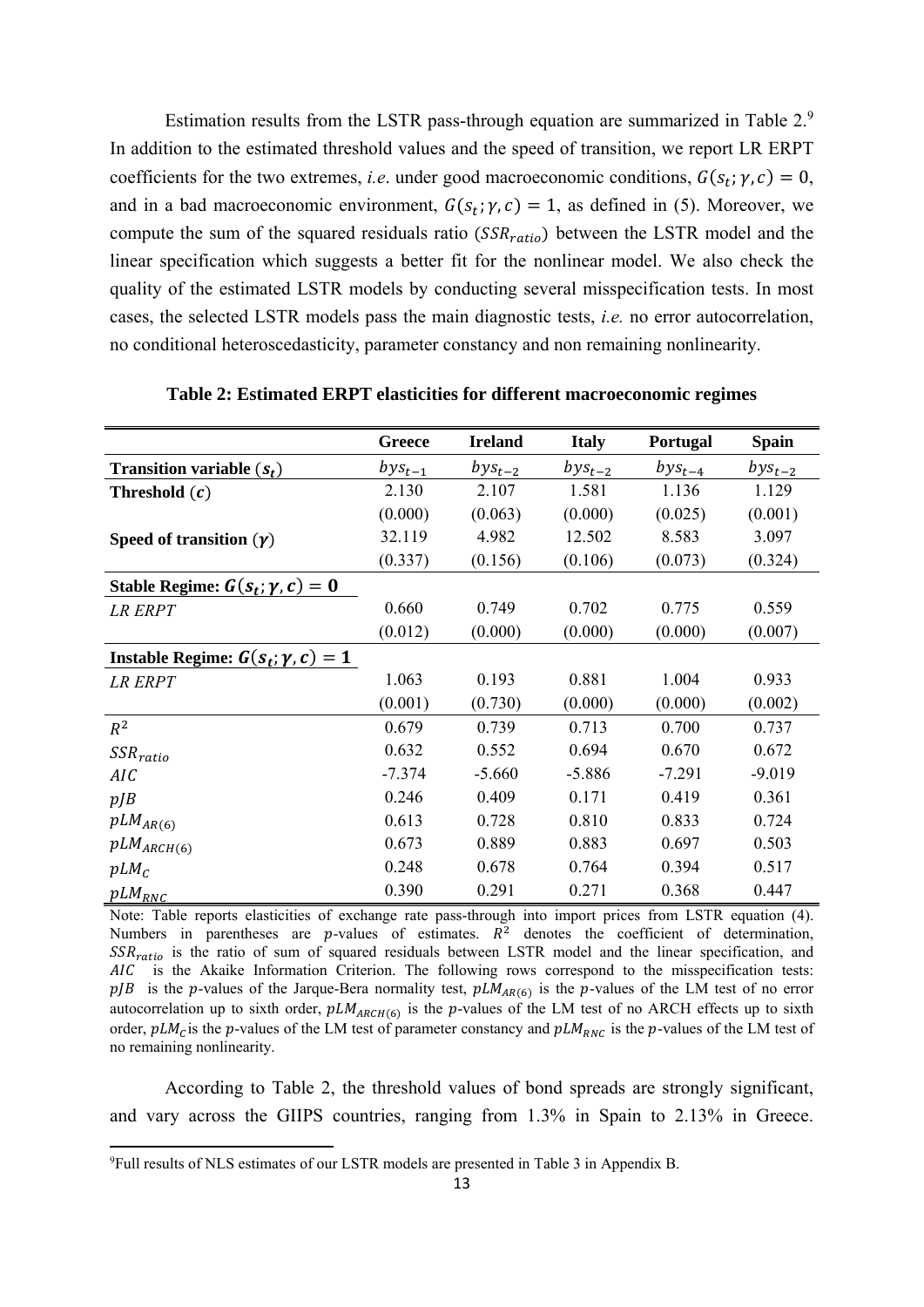Regarding speed of transition  $\gamma$ , our results indicate relatively moderate values, proof of a smooth transition between good and bad macroeconomic regimes.<sup>10</sup> Concerning long-run ERPT, we note that for the highly indebted Euro area countries, except for Ireland, we find significant nonlinear response of import price inflation to exchange rate movements with respect to macroeconomic instability. Most of the GIIPS group shows a significant positive relationship between the widening of bond yield spreads and the extent of pass-through, with strong evidence of complete ERPT in some cases. For example, when the Portuguese bond yield spread (versus Germany) exceeds 1.13%, the rate of pass-through increases from 0.77% (when  $G = 0$ ) to about 1% (when  $G = 1$ ). Similarly, for Greece, the extent of ERPT differs strongly in periods of confidence crisis. The degree of pass-through is equal to 0.66% when the Greek yield differential is below 2.13%, but beyond this threshold level, the sensitivity of import prices becomes higher and reaches full ERPT.

Thereafter, we plot the estimated logistic transition functions and the ERPT as a function of the transition variable  $s_t = bys_{t-i}$  (see Figure 3 in Appendix A). It is clear that the transition between both extreme regimes, *i.e.*  $G = 0$  and  $G = 1$ , is smooth in most cases. In addition, plots reveal the regime dependence of ERPT on macroeconomic conditions. The positive connection between the degree of ERPT and macroeconomic instability is quite clear for all GIIPS countries. Our results suggest that macroeconomic instability significantly affects ERPT. Under bad economic conditions, firms have noincentive to absorb exchange rate movements into their margins, which thus leads to higher ERPT, whereas in periods of macroeconomic stability ERPT is expected to decline. This is in line with Nogueira Jr. and Leon-Ledesma (2011) who found that the sensibility of CPI inflation is higher when the Mexican economy faces a financial or confidence crisis. To gain furtherinsight into the role of crisis in determining the degree of pass-through, plots of long-run ERPT estimates over time and yield spreads are displayed together in Figure 2 with the estimated threshold level superimposed.<sup>11</sup> The displayed plots reveal that, since the start of the sovereign debt crisis in the beginning of 2010, the transmission of the single currency movements increased, after ten years of stability at very low levels. The loss of confidence in GIIPS markets has made for higher ERPT rates. This effect might result from foreign firms recognizing that these countries are themselves fundamentally in dire economic straits. Indeed, the Euro area sovereign debt crisis pushes exporters to follow the *PCP* strategy, due to the general weakness of macroeconomic fundamentals in the GIIPS group.

<sup>&</sup>lt;sup>10</sup>According to van Dijk et al. (2002) estimates of  $\gamma$  may appear to be insignificant. This should not be interpreted as evidence of weak nonlinearity.

<sup>&</sup>lt;sup>11</sup> Plots for Ireland are not displayed since ERPT is not significant when  $G(s_t; \gamma, c) = 1$ .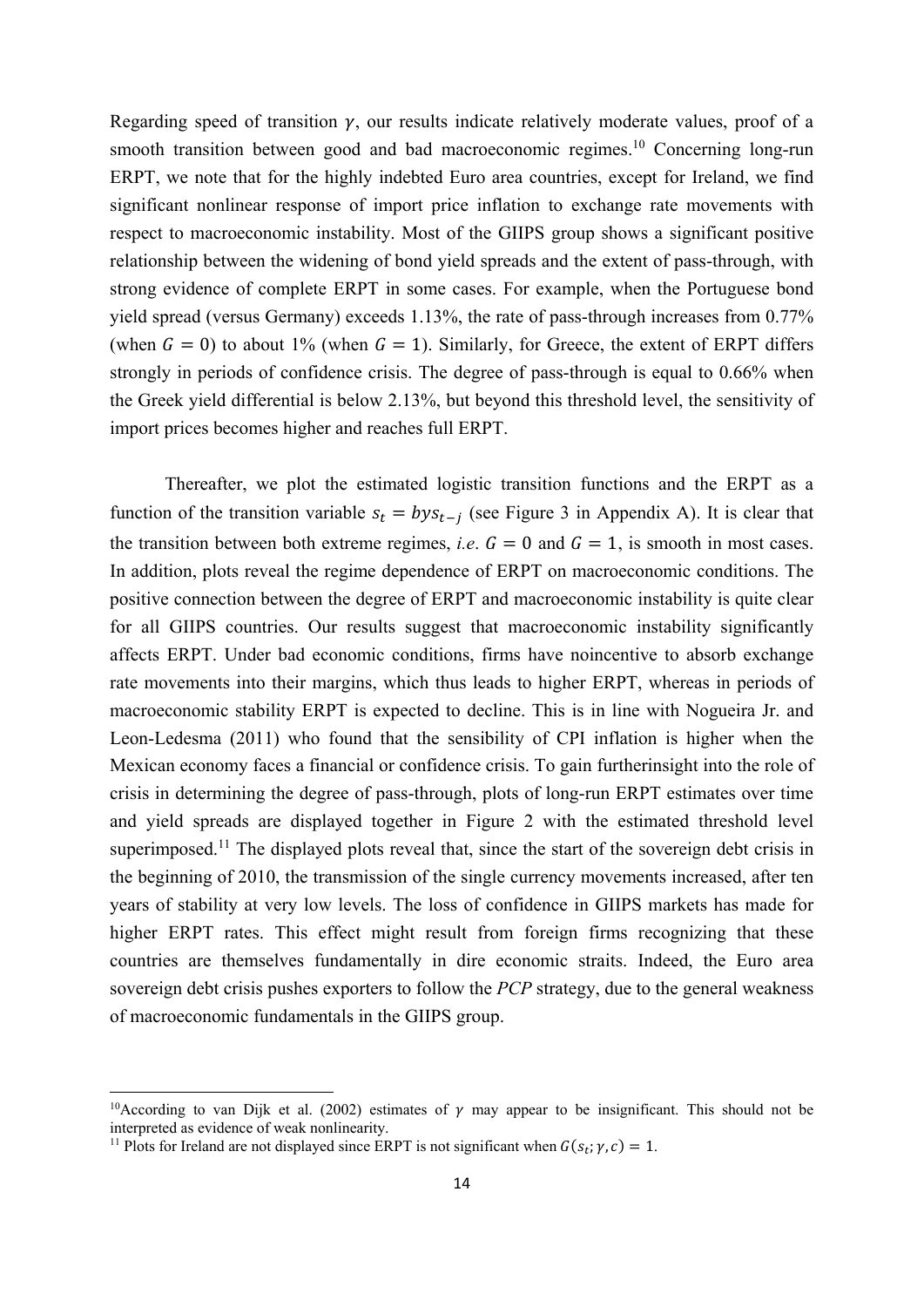Moreover, a significant result is that the 10-year yield spreads versus Germany was very low during the first ten years of the third stage of the EMU. During this period, there was a low rate of ERPT across the GIIPS Eurozone countries. However, during the pre-EA era, the yield differentials were more pronounced, with a higher degree of exchange rate transmission. It is plausible that the credibility gained from the adoption of the single currency was responsible for the tightening of bond yield spreads and to some extent the decline in rates of ERPT. This conclusion reinforces the argument that the introduction of a set of policies that boost market confidence in the economy can indeed lead to lower ERPT. The adoption of sounder policies may be an effective tool for reducing ERPT. Of course, we do not suggest that the gain in terms of lower ERPT rates is entirely due to better macroeconomic management or the only source of nonlinearity, but it is an important finding for Euro area countries with historically poor macroeconomic policies.

Furthermore, in the context of sovereign debt crisis more attention must be paid to the potential effect of the euro fluctuations on domestic prices. As a matter of fact, our results would ultimately have important implications for the appropriate stance of monetary policy during this episode. On one hand, as the degree of pass-through becomes higher in time of crisis, ECB may use the exchange rate as an instrument for correcting external imbalances in the heavily-indebted Eurozone economies. A depreciation in the European currency, in the case of higher ERPT, would entail expenditure switching from imports to domestic goods, leading to improving in trade balance. This may contribute to offset the activity contraction in time of crisis. On the other hand, some Euro area countries have recently been concerned with deflationary risks. The European monetary authority should take into this nonlinear behaviour of ERPT in period of macroeconomic instability, and how it affects inflation dynamics, in order to prevent a damaging deflation spiral.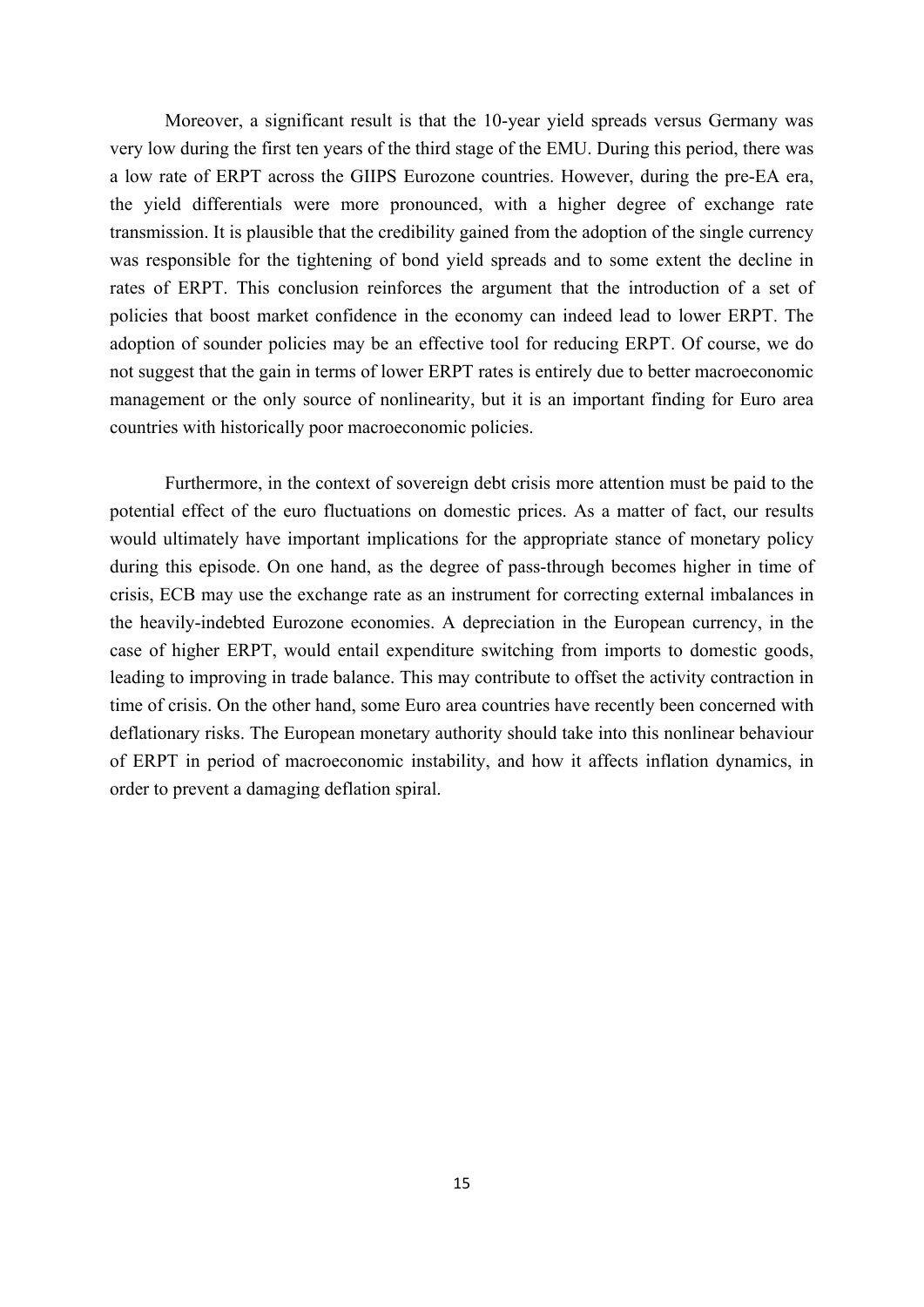

**Figure 2: Time-varying long-run ERPT and bond yield spread** 

**Portugal**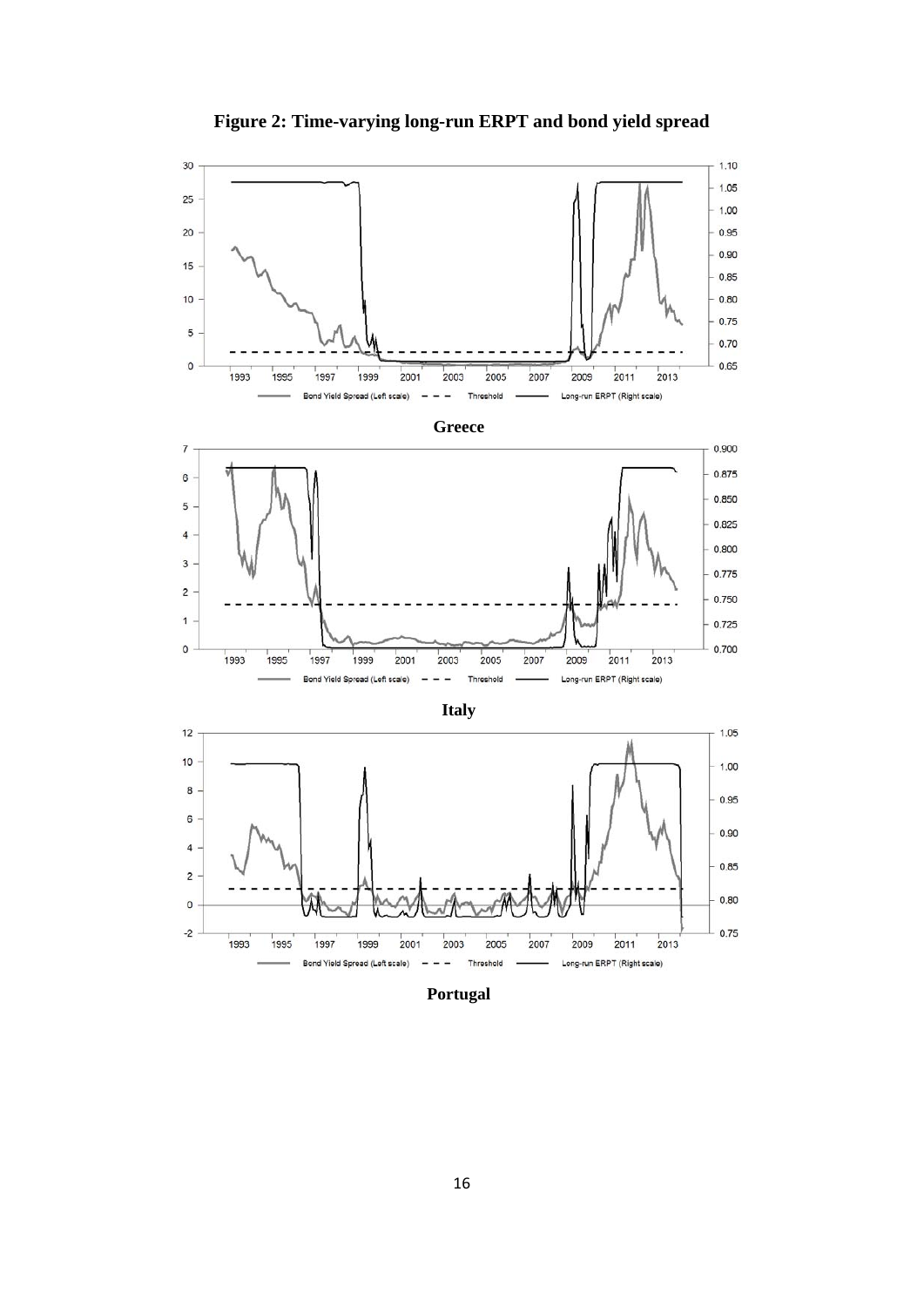



Note: Time-varying long-run ERPT and past bond yield spread, 1993-2012. Results are from LSTR model (4) with  $s_t = bys_{t-i}$ .

### **5. Summary and concluding remarks**

This paper examines the presence of a nonlinear mechanism in the extent of pass-through for five heavily indebted Euro area countries. As the European sovereign debt crisis gave rise to a deteriorating macroeconomic environment, we investigate whether pass-through rates were affected in a nonlinear way. Using logistic smooth transition models, we explore the existence of nonlinearity with respect to sovereign bond yield spreads (versus German) as an indicator of confidence crisis/macroeconomic instability. Using monthly data spanning 1993 to 2012, we find that, for highly indebted Eurozone economies, *i.e*. the GIIPS group except Ireland, the extent of ERPT is higher in periods of macroeconomic distress. For example, when the Portuguese bond yield spread (versus Germany) exceeds 1.13%, the rate of pass-through increases from 0.77% to reach full ERPT. Our results reveal that the increase in macroeconomic instability and the loss of confidence entail higher sensitivity of import prices to exchange rate movements in the GIIPS countries. The perception of relatively high sovereign debt default risk in the fiscally distressed Euro area countries may lead exporting firms to change pricing behaviour, shifting from the *LCP* to *PCP* strategy, leading to a higher degree of ERPT. Our findings offer serious guidance regarding the appropriate stance of monetary policy in time of crisis. As the degree of pass-through becomes higher during episodes of macroeconomic instability, the European monetary authority could use the exchange rate changes as an effective tool to boost trade balance and prevent falling into deflationary spiral.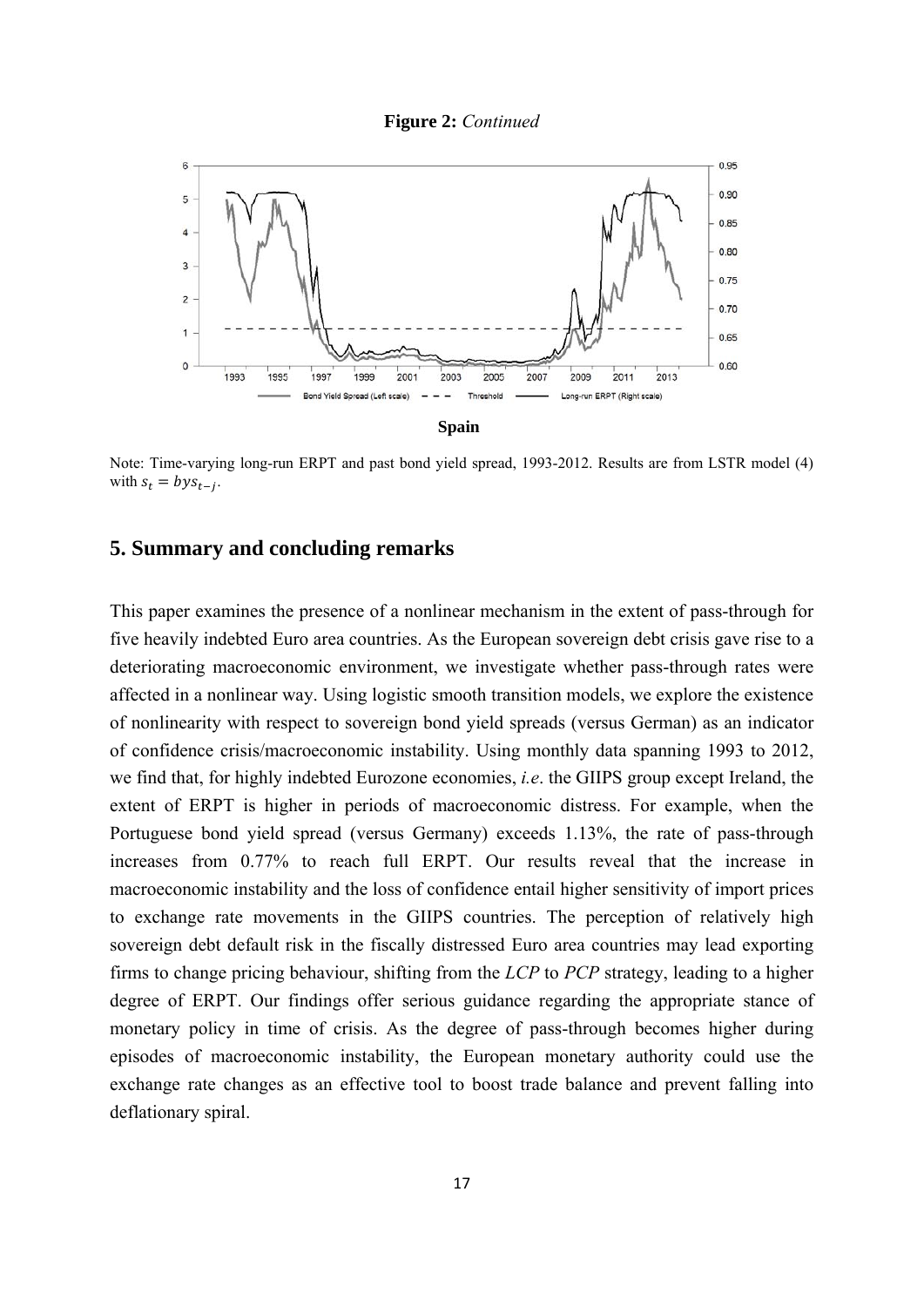### **References**

- Bailliu, J., and Fujii, E. (2004). Exchange Rate Pass-Through and the Inflation Environment in Industrialized Countries: An Empirical Investigation. Working Paper No. 2004-21, Bank of Canada.
- Ben Cheikh, N. (2012). Non-linearities in exchange rate pass-through: Evidence from smooth transition models. *Economics Bulletin*, Vol 32 (3):2530–2545.
- Ben Cheikh, N. and Louhichi, W. (2014) Revisiting the role of inflation environment in exchange rate pass-through: A panel threshold approach. *Economic Modelling*, http://dx.doi.org/10.1016/j.econmod.2014.11.004
- Bussière, M. (2013). Exchange Rate Pass-Through to Trade Prices: The Role of Nonlinearities and Asymmetries. *Oxford Bulletin of Economics and Statistics*, Vol. 75 (5): 731-758.
- Campa, J., and Goldberg, L. (2005). Exchange Rate Pass-Through into Import Prices. *The Review of Economics and Statistics*, 87 (4): 679–690.
- Carrion-i Silvestre, J., and Sanso, A. (2006). A Guide to the Computation of Stationarity Tests. *Empirical Economics*, 31: 433-448.
- Choudhri, E., and Hakura, D. (2006). Exchange Rate Pass Through to Domestic Prices: Does the Inflationary Environment Matter? *Journal of International Money and Finance*, 25: 614–639.
- Correa, A., and Minella, A. (2006). Nonlinear mechanisms of exchange rate pass-through: a Phillips curve model with threshold for Brazil. Working Paper No. 122, Central Bank of Brazil.
- Devereux, M., Engel, C., and Tille, C. (2003). Exchange Rate Pass-Through and the Welfare Effects of the Euro. *International Economic Review*, 44:223–242.
- Eitrheim, O., and Teräsvirta, T. (1996). Testing the adequacy of smooth transition autoregressive models. *Journal of Econometrics*, Vol. 74: 59–76.
- Elliott, G., Rothenberg, T., and Stock, J. (1996). Efficient Tests for an Autoregressive Unit Root. *Econometrica*, Vol. 64 (4): 813-836.
- Gagnon, J., and Ihrig, J. (2004). Monetary Policy and Exchange Rate Pass-Through. *International Journal of Finance and Economics*, 9 (4):315–38.
- Johansen, S. (1988). Statistical analysis of cointegrating vectors. *Journal of Economic Dynamics and Control*, 12: 231-254.
- Johansen, S. (1991). Estimation and Hypothesis Testing of Cointegration Vectors in Gaussian Vector Autoregressive Models. *Econometrica*, Vol. 59 (6): 1551-1580.
- Goldberg, P., and Knetter, M. (1997). Goods Prices and Exchange Rates: What Have We Learned? *Journal of Economic Literature*, 35: 1243–72.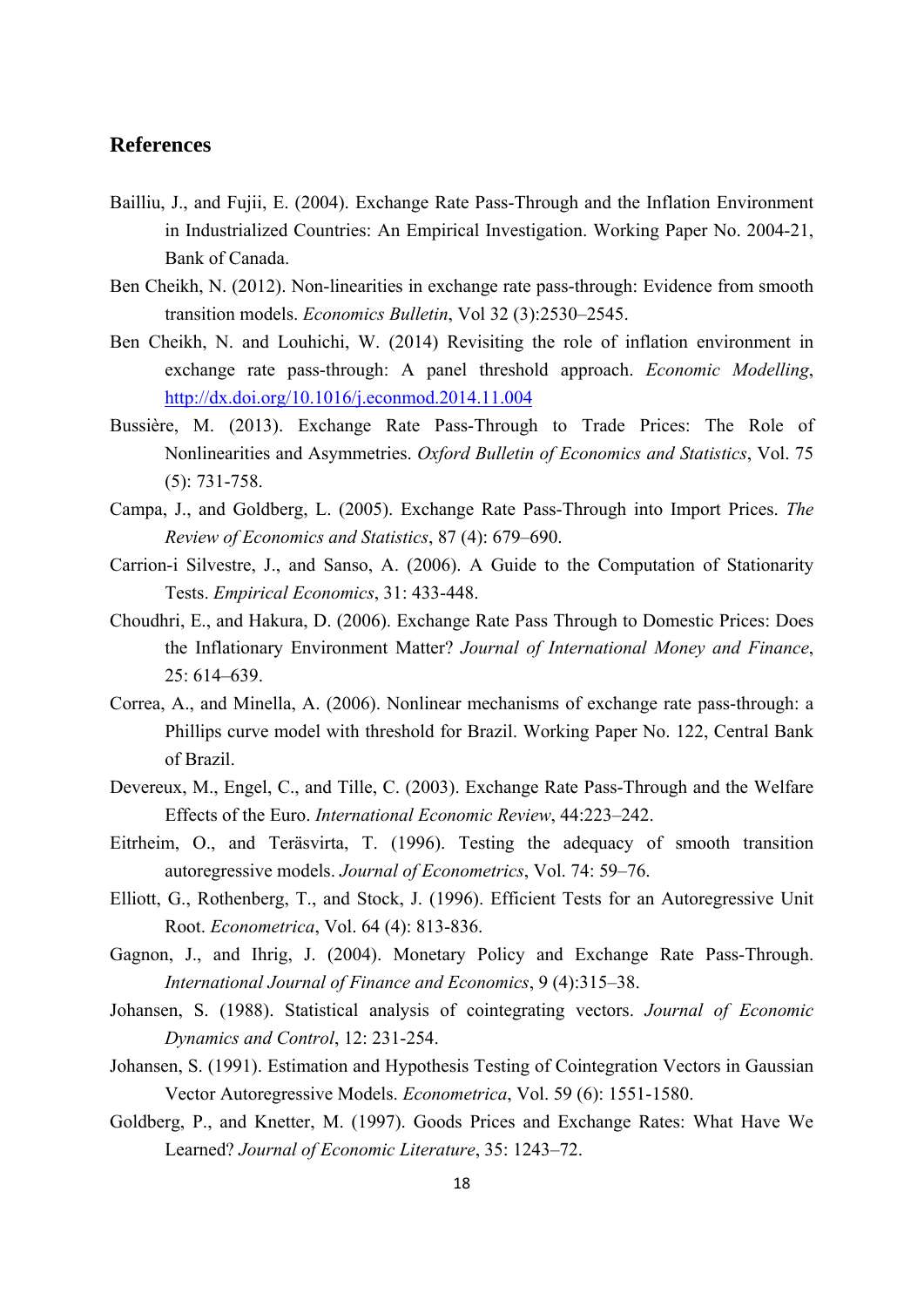- Kaminsky, G., Lizondo, S., and Reinhart, C. (1998). Leading Indicators of Currency Crises. Staff Papers, International Monetary Fund, Vol. 45 (1):1–48.
- Nogueira Jr., R. P., and Leon-Ledesma, M. (2011). Does exchange rate pass-through respond to measures of macroecomicinstabiltity? *Journal of Applied Economics*, XIV, No. 1: 167–180.
- Omri, A., Nguyen, D.K., and Rault, C. (2014). Causal interactions between CO2 emissions, foreign direct investment, and economic growth: evidence from dynamic simultaneous equation models. *Economic Modelling*. 42, 382-389.
- Shintani, M., Terada-Hagiwara, A., and Tomoyoshi, Y. (2013). Exchange Rate Pass-Through and Inflation: A Nonlinear Time Series Analysis. *Journal of International Money and Finance*, Vol. 32: 512–527.
- Taylor, J. (2000). Low Inflation, Pass-Through and the Pricing Power of Firms. *European Economic Review*, 44: 1389–1408.
- Teräsvirta, T. (1994). Specification, estimation and evaluation of smooth transition autoregressive models. *Journal of the American Statistical Association*, 89: 208–218.
- Teräsvirta, T. (1998). Modelling Economic Relationship with Smooth Transition Regressions. In D. Giles, and A. Ullah (Eds.), Handbook of Applied Economic Statistics. New York: Marcel Dekker.
- van Dijk, D., Teräsvirta, T., and Franses, P. (2002). Smooth Transition Autoregressive Models: A Survey of Recent Developments. *Econometric Reviews*, 21: 1–47.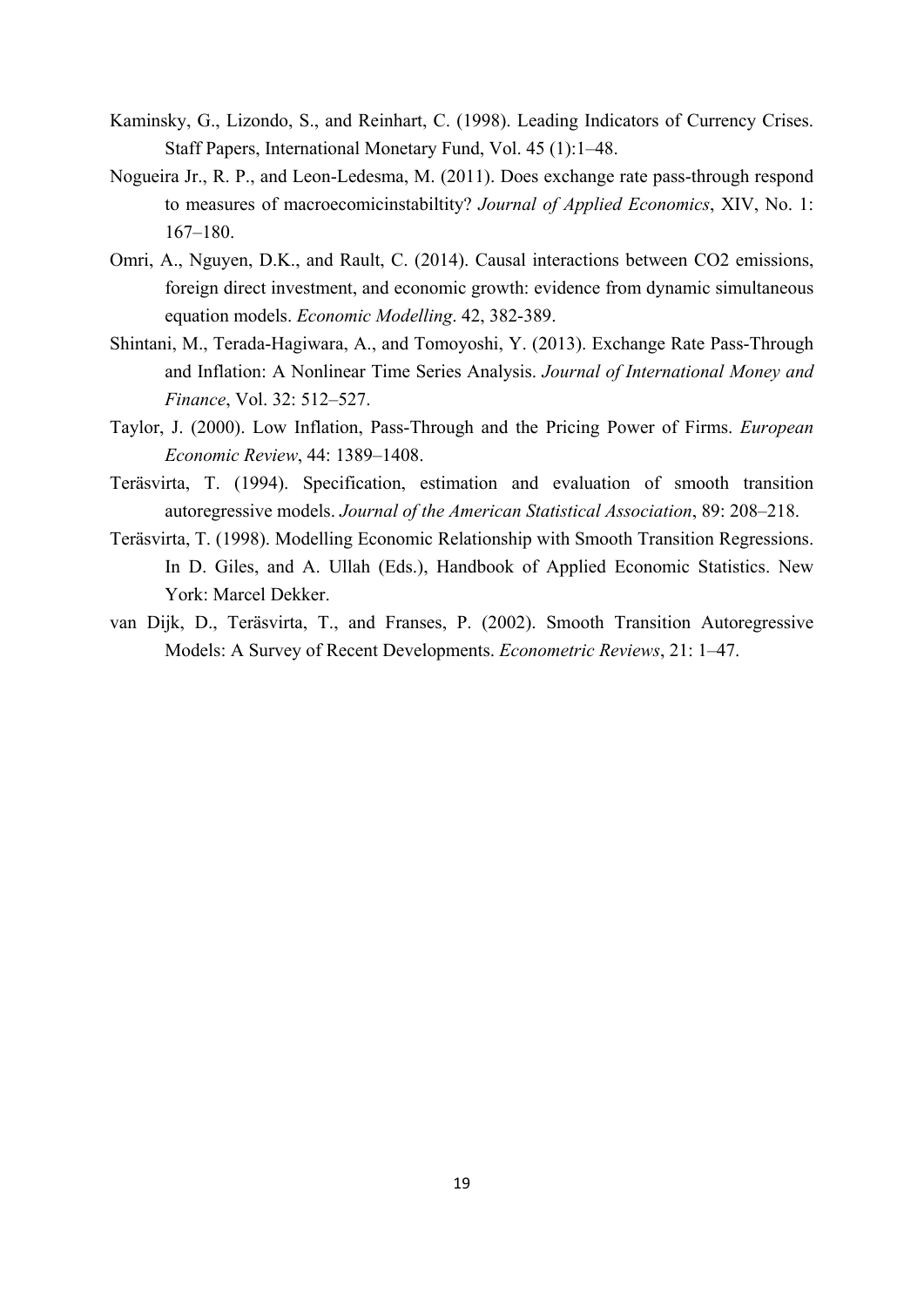# **Appendix A. Plots from LSTR pass-through equation**

**Figure 3: Logistic functions and long-run ERPT as a function of yield spread** 



Note: Estimated transition functions and long-run ERPT as a function of past bond yield spread. Results are from LSTR model (4) with  $s_t = bys_{t-i}$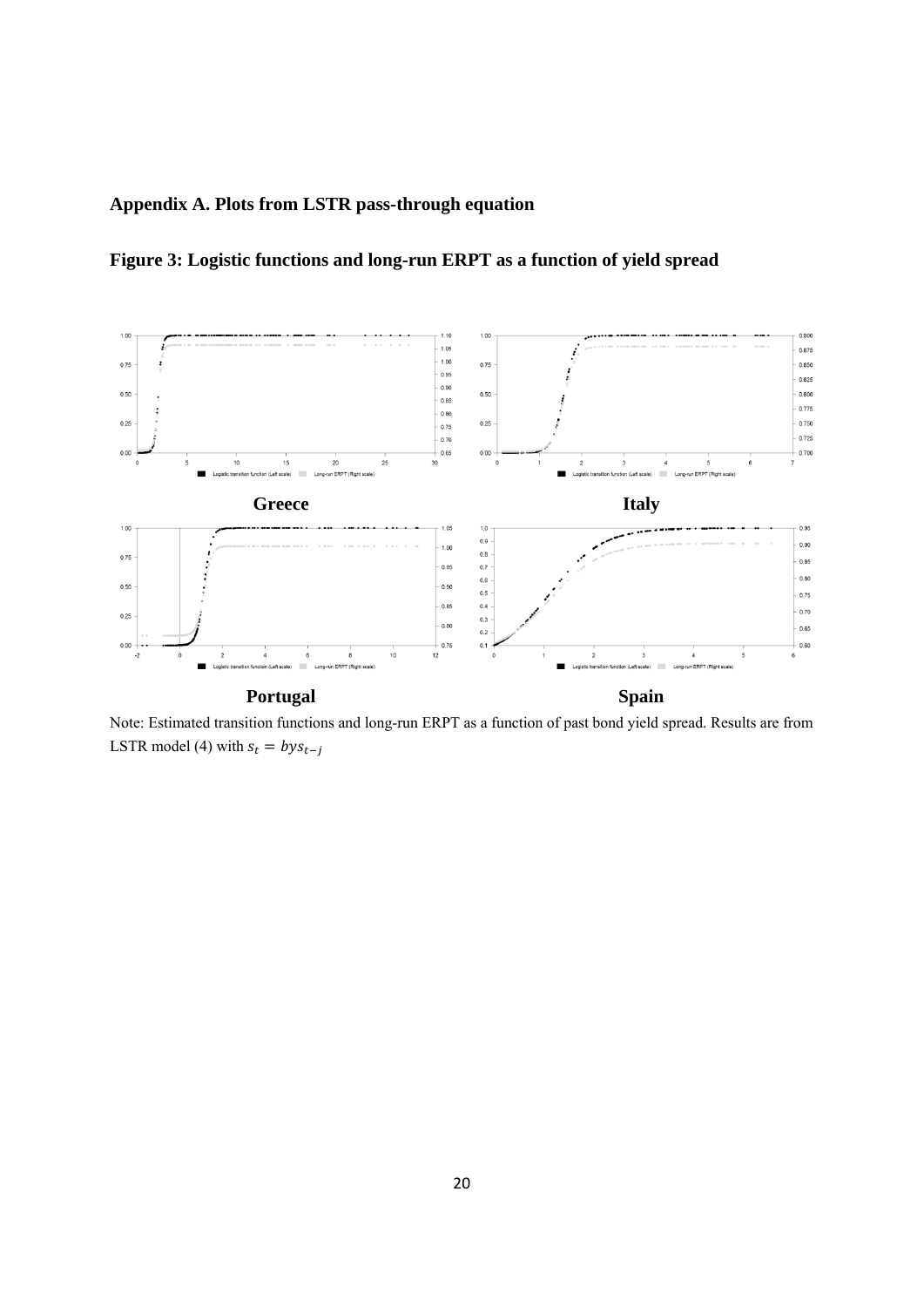|                                      | Greece      | <b>Ireland</b>   | <b>Italy</b>        | Portugal    | <b>Spain</b>     |
|--------------------------------------|-------------|------------------|---------------------|-------------|------------------|
| Transition variable $(s_t)$          | $bys_{t-1}$ | $bys_{t-2}$      | $bys_{t-2}$         | $bys_{t-4}$ | $bys_{t-2}$      |
| Threshold $(c)$                      | 2.130       | 2.211            | 1.581               | 1.136       | 1.129            |
|                                      | (5.215)     | (1.868)          | (11.029)            | (2.300)     | (3.278)          |
| Speed of transition $(\gamma)$       | 32.119      | 4.982            | 12.502              | 8.583       | 3.097            |
|                                      | (0.478)     | (1.426)          | (1.625)             | (1.825)     | (0.990)          |
| Linear Part: $G(s_t; \gamma, c) = 0$ |             |                  |                     |             |                  |
| Constant                             | 0.003       | 0.010            | 0.008               | 0.006       | $-0.020$         |
|                                      | (1.174)     | (2.706)          | (2.348)             | (3.894)     | $(-3.082)$       |
| $\Delta p_{t-1}$                     |             | $-0.428$         | 0.111               | 0.074       | $-0.736$         |
|                                      |             | $(-5.216)$       | (1.381)             | (1.541)     | $(-7.545)$       |
| $\Delta p_{t-2}$                     | 0.174       | 0.112            |                     | 0.090       | 0.308            |
|                                      | (1.424)     | (1.247)          |                     | (1.160)     | (1.607)          |
| $\Delta p_{t-3}$                     |             |                  |                     |             |                  |
|                                      |             |                  |                     |             |                  |
| $\Delta p_{t-4}$                     |             | 0.190            | $-0.095$            |             | 0.045            |
|                                      | 0.328       | (1.494)<br>0.351 | $(-2.885)$<br>0.462 | 0.151       | (2.198)<br>0.335 |
| $\Delta e_t$                         | (2.676)     |                  | (5.458)             | (3.612)     | (2.875)          |
|                                      |             | (2.655)<br>0.332 |                     | 0.150       | 0.279            |
| $\Delta e_{t-1}$                     |             | (2.421)          |                     | (3.395)     | (1.428)          |
|                                      | 0.218       |                  |                     |             |                  |
| $\Delta e_{t-2}$                     | (1.645)     |                  |                     |             |                  |
|                                      |             | 0.160            | 0.228               |             | 0.157            |
| $\Delta e_{t-3}$                     |             | (1.563)          | (3.551)             |             | (1.073)          |
|                                      |             |                  |                     | 0.347       |                  |
| $\Delta e_{t-4}$                     |             |                  |                     | (5.493)     |                  |
| $\Delta w_t^*$                       | 0.104       | 0.226            | 0.247               | 0.356       | 0.302            |
|                                      | (1.339)     | (2.421)          | (2.869)             | (3.533)     | (1.582)          |
| $\Delta w_{t-1}^*$                   | 0.261       | 0.118            |                     |             | 0.378            |
|                                      | (1.715)     | (1.130)          |                     |             | (1.933)          |
| $\Delta w_{t-2}^*$                   |             |                  | 0.114               | 0.212       |                  |
|                                      |             |                  | (1.302)             | (2.321)     |                  |
| $\Delta w_{t-3}^*$                   |             |                  |                     |             |                  |
| $\Delta w_{t-4}^*$                   |             |                  |                     |             |                  |
|                                      |             |                  |                     |             | 0.032            |

**Table 3: Estimation results from LSTR pass-through equation** 

### **Appendix B. Full Results from LSTR pass-through model**